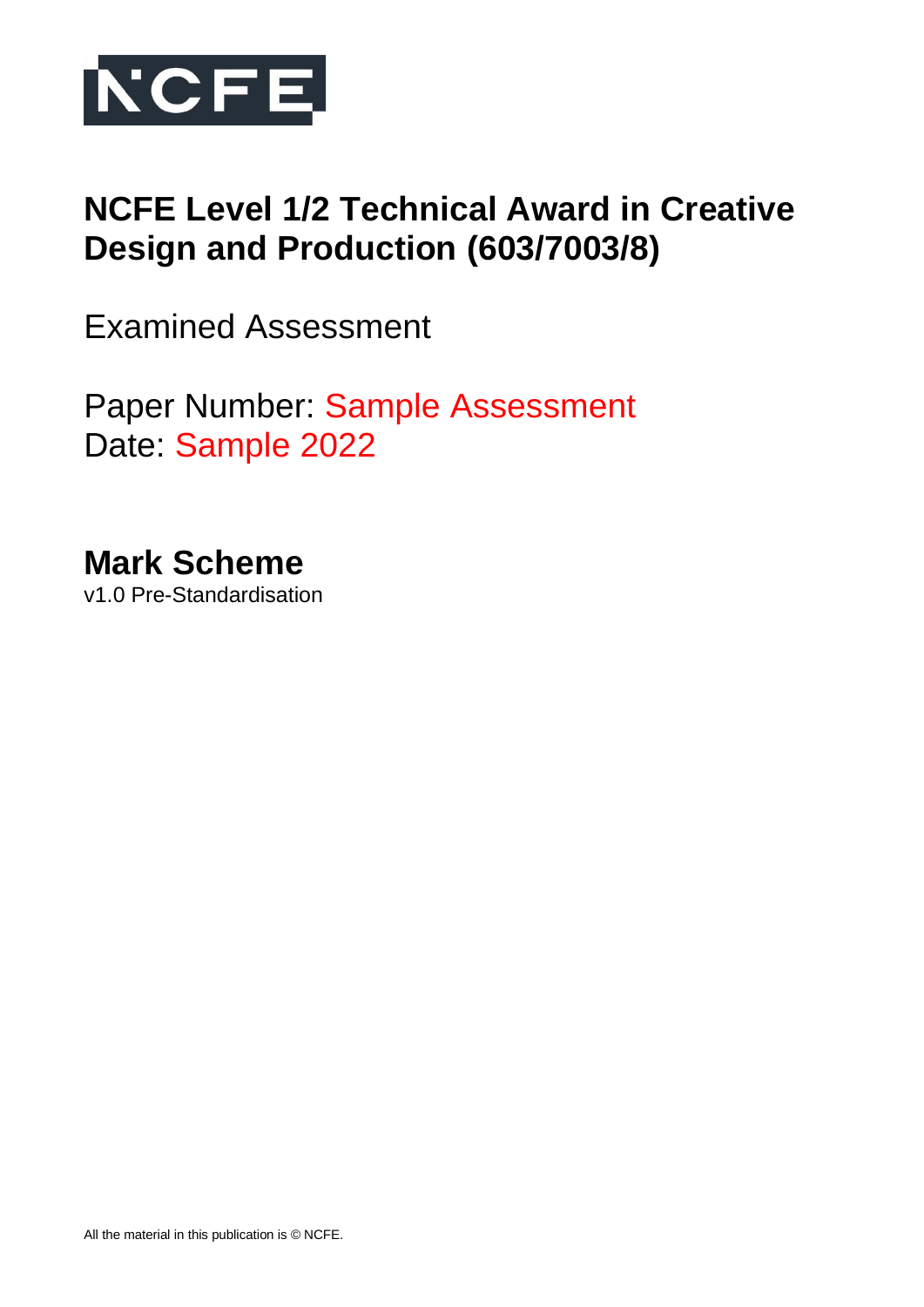This mark scheme has been written by the assessment writer and refined, alongside the relevant questions, by a panel of subject experts through the external assessment writing process and at standardisation meetings.

The purpose of this mark scheme is to give you:

- examples and criteria of the types of response expected from a learner
- information on how individual marks are to be awarded
- the allocated assessment objective(s) and total mark for each question.

# **Marking guidelines**

### *General guidelines*

You must apply the following marking guidelines to all marking undertaken. This is to ensure fairness to all learners, who must receive the same treatment. You must mark the first learner in exactly the same way as you mark the last.

- The mark scheme must be referred to throughout the marking period and applied consistently. Do not change your approach to marking once you have been standardised.
- Reward learners positively giving credit for what they have shown, rather than what they might have omitted.
- Utilise the whole mark range and always award full marks when the response merits them.
- Be prepared to award zero marks if the learner's response has no creditworthy material.
- Do not credit irrelevant material that does not answer the question, no matter how impressive the response might be.
- The marks awarded for each response should be clearly and legibly recorded in the grid on the front of the question paper.
- If you are in any doubt about the application of the mark scheme, you must consult with your team leader or the chief examiner.

## *Guidelines for using extended response marking grids*

Extended response marking grids have been designed to award a learner's response holistically and should follow a best-fit approach. The grids are broken down into levels, with each level having an associated descriptor indicating the performance at that level. You should determine the level before determining the mark.

When determining a level, you should use a bottom up approach. If the response meets all the descriptors in the lowest level, you should move to the next one, and so on, until the response matches the level descriptor. Remember to look at the overall quality of the response and reward learners positively, rather than focussing on small omissions. If the response covers aspects at different levels, you should use a best-fit approach at this stage, and use the available marks within the level to credit the response appropriately.

When determining a mark, your decision should be based on the quality of the response in relation to the descriptors. You must also consider the relative weightings of the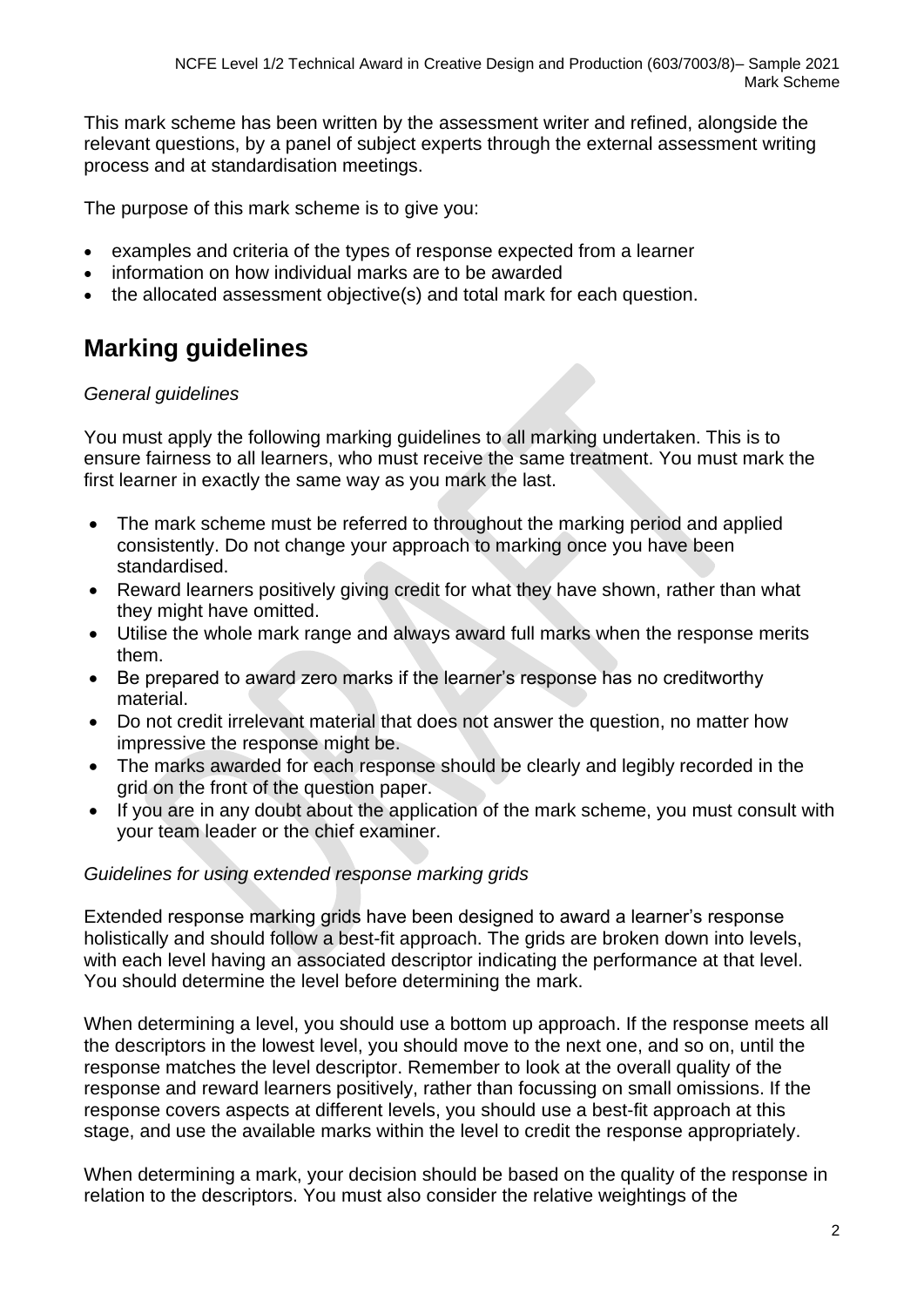assessment objectives, so as not to over/under credit a response. Standardisation materials, marked by the chief examiner, will help you with determining a mark. You will be able to use exemplar learner responses to compare to live responses, to decide if it is the same, better or worse.

You are reminded that the indicative content provided under the marking grid is there as a guide, and therefore you must credit any other suitable responses a learner may produce. It is not a requirement either, that learners must cover all of the indicative content to be awarded full marks.

# **Assessment objectives**

This unit requires learners to:

|                 | Recall knowledge and show understanding.                                                                                      |
|-----------------|-------------------------------------------------------------------------------------------------------------------------------|
| AO <sub>1</sub> | The emphasis here is for learners to recall and communicate the<br>fundamental elements of knowledge and understanding.       |
|                 | Apply knowledge and understanding.                                                                                            |
| AO <sub>2</sub> | The emphasis here is for learners to apply their knowledge and<br>understanding to real-world contexts and novel situations.  |
|                 | Analyse and evaluate knowledge and understanding.                                                                             |
| AO <sub>3</sub> | The emphasis here is for learners to develop analytical thinking skills to<br>make reasoned judgements and reach conclusions. |

The weightings of each assessment objective can be found in the qualification specification.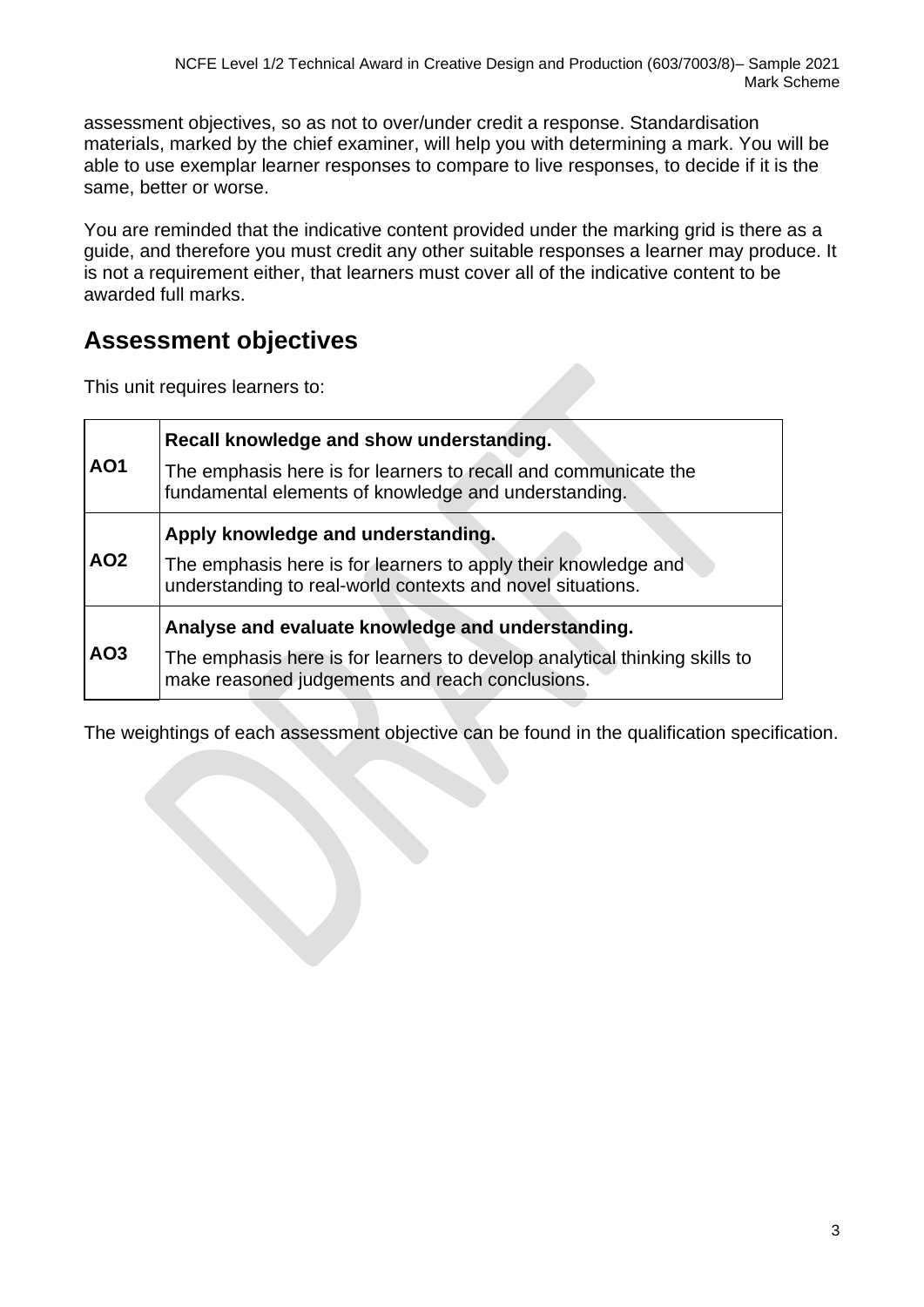| Qu | <b>Mark scheme</b> | otal <sup>.</sup> |
|----|--------------------|-------------------|
|    |                    | marke<br>nэ       |

# **Section A** Total for this section: 30 marks

| Which one of the following design principles is best used to<br>describe the relative size and scale of elements within a<br>design? | $AO1=1$ |
|--------------------------------------------------------------------------------------------------------------------------------------|---------|
| <b>Answer: D</b> (Proportion)                                                                                                        |         |

| 2 | Which one of the following statements is correct?                                        |         |
|---|------------------------------------------------------------------------------------------|---------|
|   | <b>Answer: C</b> (Strength is a material's ability to withstand stresses<br>and strains) | $AO1=1$ |

| Which one of the following is an aesthetic factor of a material? |         |
|------------------------------------------------------------------|---------|
| <b>Answer: A (Colour)</b>                                        | $AO1=1$ |

| 4 | Item 1                                                                                                 | 4       |
|---|--------------------------------------------------------------------------------------------------------|---------|
|   |                                                                                                        | $AO1=2$ |
|   | The image below shows an example of a chair which<br>reflects features of the Bauhaus design movement. | $AO2=2$ |
|   |                                                                                                        |         |
|   |                                                                                                        |         |
|   |                                                                                                        |         |
|   | Explain two key features of the Bauhaus design movement                                                |         |
|   | which can be seen in the chair shown in item 1.                                                        |         |
|   |                                                                                                        |         |
|   |                                                                                                        |         |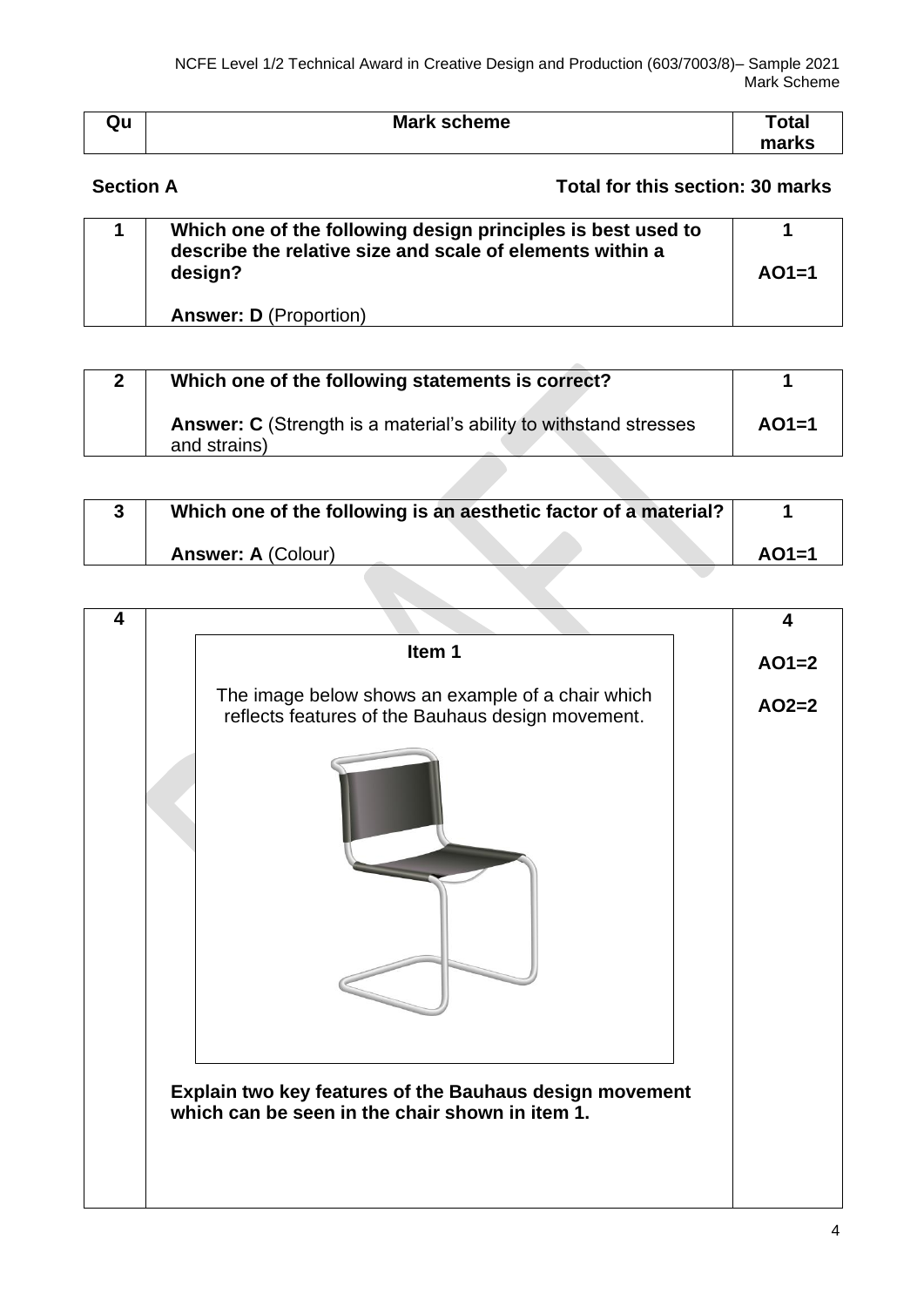| Award one mark for any of the following fey features up to a<br>maximum of two marks.                                                                                                                                                                                                                                                                                                                                                                                                                      |
|------------------------------------------------------------------------------------------------------------------------------------------------------------------------------------------------------------------------------------------------------------------------------------------------------------------------------------------------------------------------------------------------------------------------------------------------------------------------------------------------------------|
| AO1: Recall knowledge and show understanding:                                                                                                                                                                                                                                                                                                                                                                                                                                                              |
| emphasis on function (1)<br>monochrome (1)<br>simple, rational, and functional design (1)<br>inexpensive materials (1)<br>$\bullet$<br>tubular steel (1) and chrome plated metals (1).<br>$\bullet$                                                                                                                                                                                                                                                                                                        |
| Award one mark for any of the following fey features applied to the<br>context up to a maximum of two marks.                                                                                                                                                                                                                                                                                                                                                                                               |
| AO2: Apply knowledge and understanding:                                                                                                                                                                                                                                                                                                                                                                                                                                                                    |
| one key feature of the Bauhaus movement was the focus on<br>functionality, which can be seen in the chair by the rounded<br>support legs (1) and how objects performed rather than how<br>they looked, for example, the way weight is distributed<br>effectively by the design (1)<br>one key feature is the colours, for example the chair legs are<br>monochrome (1)<br>one key feature is the low-cost materials, as the chair uses<br>minimal materials (1), tubular steel or chrome plated frame (1). |
|                                                                                                                                                                                                                                                                                                                                                                                                                                                                                                            |

| 5 | Tanveer is considering buying Computer Aided Design (CAD)<br>software for his company instead of hand drawing all of his<br>designs.                                                                                                | 4<br>$AO1=2$ |
|---|-------------------------------------------------------------------------------------------------------------------------------------------------------------------------------------------------------------------------------------|--------------|
|   | Explain one advantage and one disadvantage of using CAD for<br>Tanveer.                                                                                                                                                             | $AO2=2$      |
|   | Award one mark for each accurate advantage and disadvantage of<br>using CAD up to a maximum of two marks.                                                                                                                           |              |
|   | <b>AO1:</b> Recall knowledge and show understanding                                                                                                                                                                                 |              |
|   | Advantages:                                                                                                                                                                                                                         |              |
|   | fast development of ideas (1)<br>$\bullet$<br>can view designs from all angles (1)<br>designs can be viewed in many materials (1)<br>testing and user feedback can be sought before the design is<br>$\bullet$<br>manufactured (1). |              |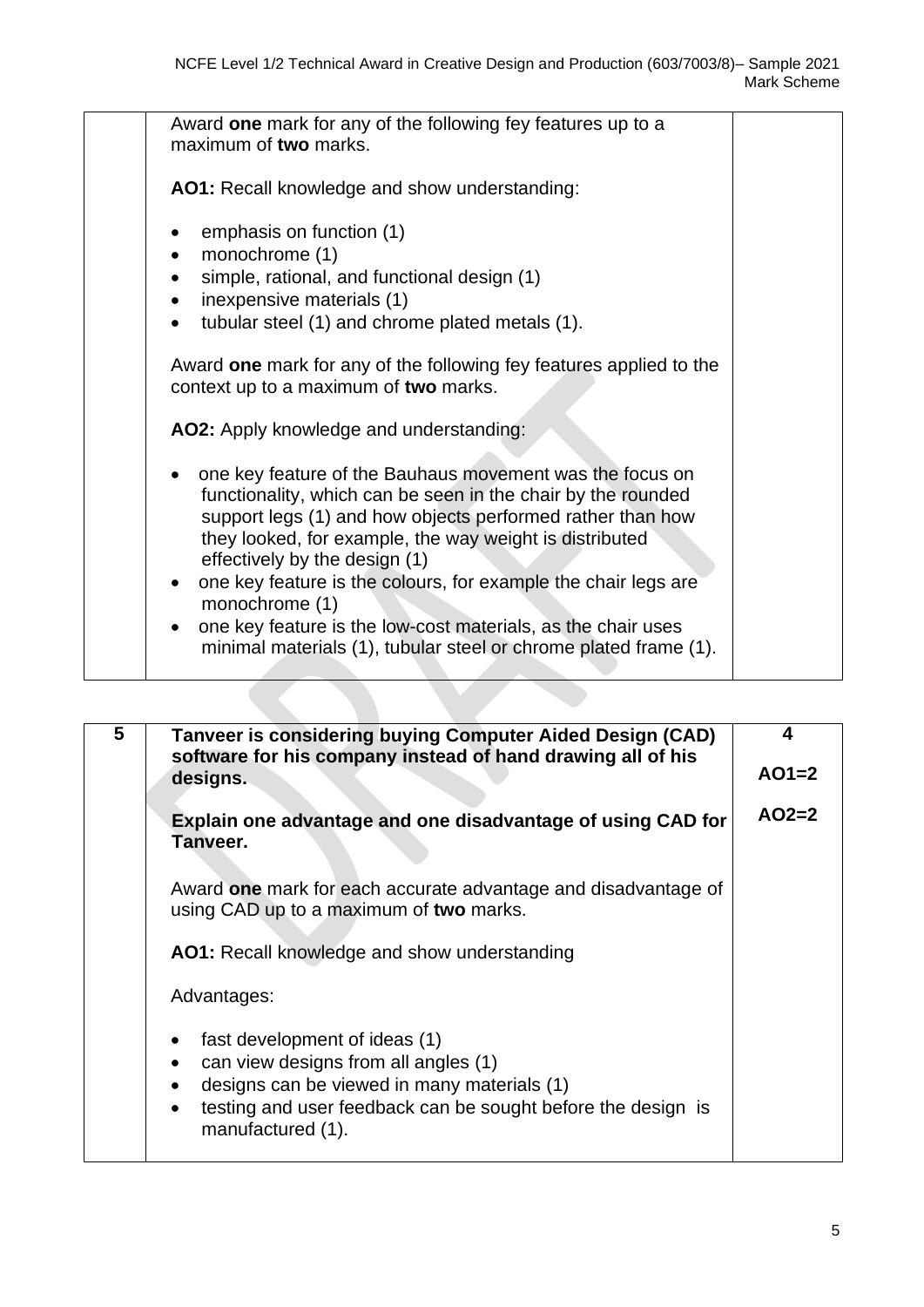| Disadvantages:                                                                                                                                                                                                                                                                                                                                                                                                                                                                                                                                                                                                        |  |
|-----------------------------------------------------------------------------------------------------------------------------------------------------------------------------------------------------------------------------------------------------------------------------------------------------------------------------------------------------------------------------------------------------------------------------------------------------------------------------------------------------------------------------------------------------------------------------------------------------------------------|--|
| high associated setup costs (1)<br>$\bullet$<br>technology can date quickly (1)<br>requires skilled operators (1).                                                                                                                                                                                                                                                                                                                                                                                                                                                                                                    |  |
| Award one further mark for each explanation, relating to each<br>advantage and disadvantage, that is applied to the scenario, up to<br>a maximum of two marks.                                                                                                                                                                                                                                                                                                                                                                                                                                                        |  |
| AO2: Apply knowledge and understanding                                                                                                                                                                                                                                                                                                                                                                                                                                                                                                                                                                                |  |
| Advantages:                                                                                                                                                                                                                                                                                                                                                                                                                                                                                                                                                                                                           |  |
| (fast development of ideas) as CAD is much quicker than hand<br>drawing designs Tanveer may be more productive and able to<br>take on more work (1)<br>(designs can be viewed in many materials) using CAD can show<br>Tanveer how the design looks in different materials before it is<br>made which allows greater testing of ideas (1)<br>(testing and user feedback can be sought before the design is<br>manufactured) using CAD will allow Tanveer to gather audience<br>feedback at earlier stages of the production process, this will<br>help the development of the design and may help lower costs<br>(1). |  |
| Disadvantages:                                                                                                                                                                                                                                                                                                                                                                                                                                                                                                                                                                                                        |  |
| (high associated costs) CAD may require regular updates/<br>internet access which may create additional costs (1)<br>(technology can date quickly) as CAD requires a high spec<br>computer to function properly, Tanveer may need to upgrade<br>his equipment more often, which may increase costs (1)<br>(requires skilled operators) Tanveer may need to upskill before<br>he or his staff can use the software which could increase costs<br>(1).                                                                                                                                                                  |  |
| Accept any other suitable response.                                                                                                                                                                                                                                                                                                                                                                                                                                                                                                                                                                                   |  |

| 6 | You work as a designer for a company who produce lighting.                                                       | 4       |
|---|------------------------------------------------------------------------------------------------------------------|---------|
|   | You have been asked to research customer views of a new<br>range of desk lamps.                                  | $AO1=2$ |
|   | Compare two research techniques you could use to help the<br>lighting company. Justify your response.            | $AO3=2$ |
|   | Award one mark for reference to an of the following research<br>technique provided up to a maximum of two marks. |         |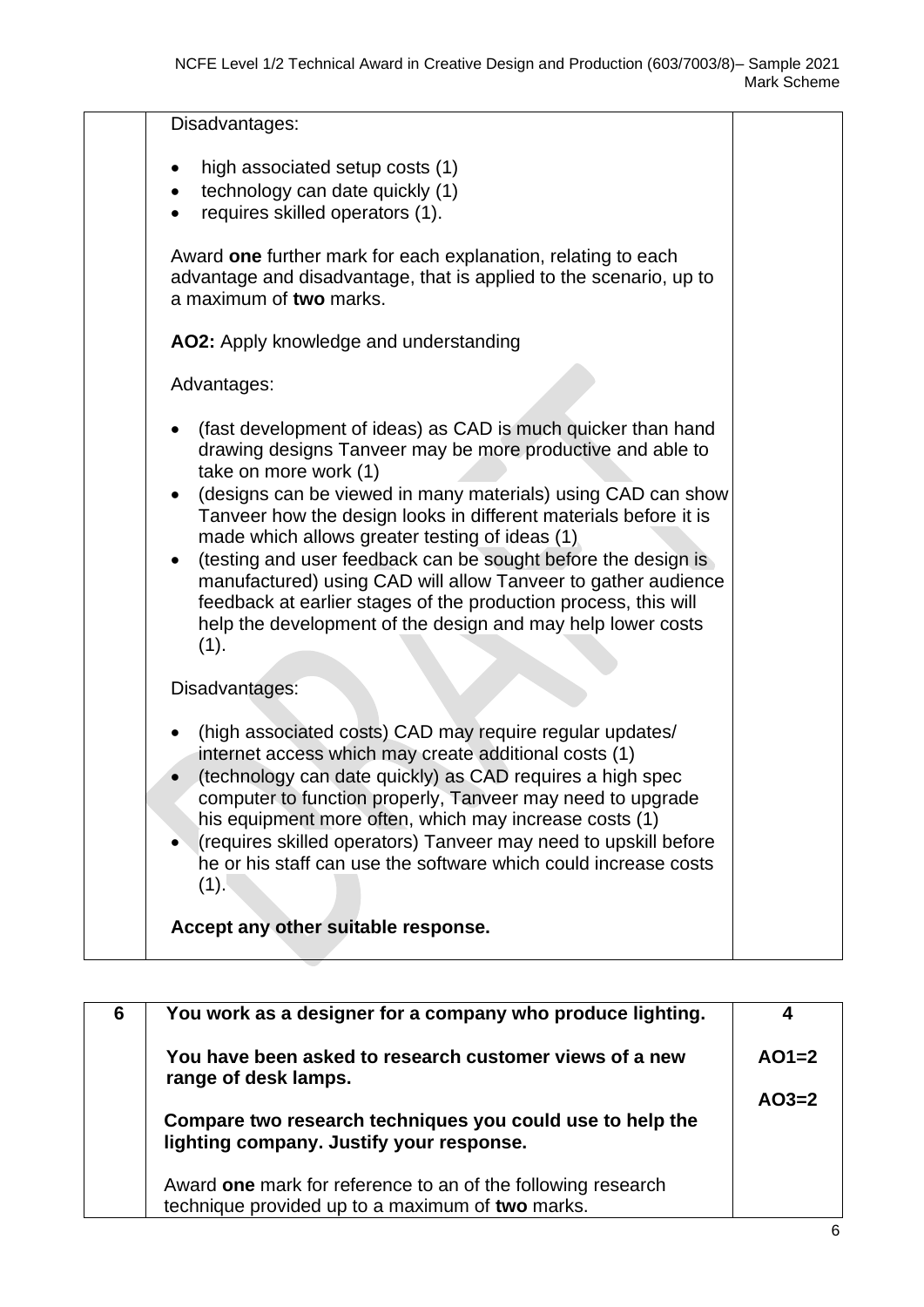**AO1:** Recall knowledge and show understanding:

- primary (1):
	- o interviews (1)
	- o real world observations (1)
	- o questionnaires (1)
	- o work of others (1).

### **Indicative Content**

Award **one** mark for each justified, comparative point for the research technique provided, up to a maximum of **two** marks. Please note that learners may choose to compare any of the previously detailed research techniques, the list below serves as an illustration of the types of points and justification they may make though it is not an exhaustive list, credit should be given to any suitable response though they must include justifications of their views.

**AO3:** Analyse and evaluate knowledge and understanding.

Responses may provide a variety of recommendations, in order to achieve the mark for AO3, they must be supported with a justification, typical responses may include:

- (interviews) are effective and would allow me to speak to customers face to face to ask questions about the new range of lamps, this is better than just observing as I can ask questions which would help gather more reliable data and make it a good technique to use (1)
- (real world observations) by watching how customers browse in lighting shops would be useful as you could observe what attracts their eye and keeps them looking at a product longer, this is better than a questionnaire as sometimes customers just complete the questions very quickly to get it done without really thinking about their answers, some questionnaires also only allow for a yes or no rather than a valid reason
- (questionnaires) would be better than looking at the work of others as I can focus my questions to help me find out which lamps are liked the most, this is better because customers can complete these at home, which means I can gather more data from a wider range of people compared to just using my own analysis of other work (1)
- (work of others) I like looking at existing products that are on the market as this allows you to see what the competition is and how a new product could provide something different for customers, this is, in a way, better than a talking to customers in an interview as they may not know about the current market trends as they could be just providing their own personal opinion.

### **Accept any other suitable response.**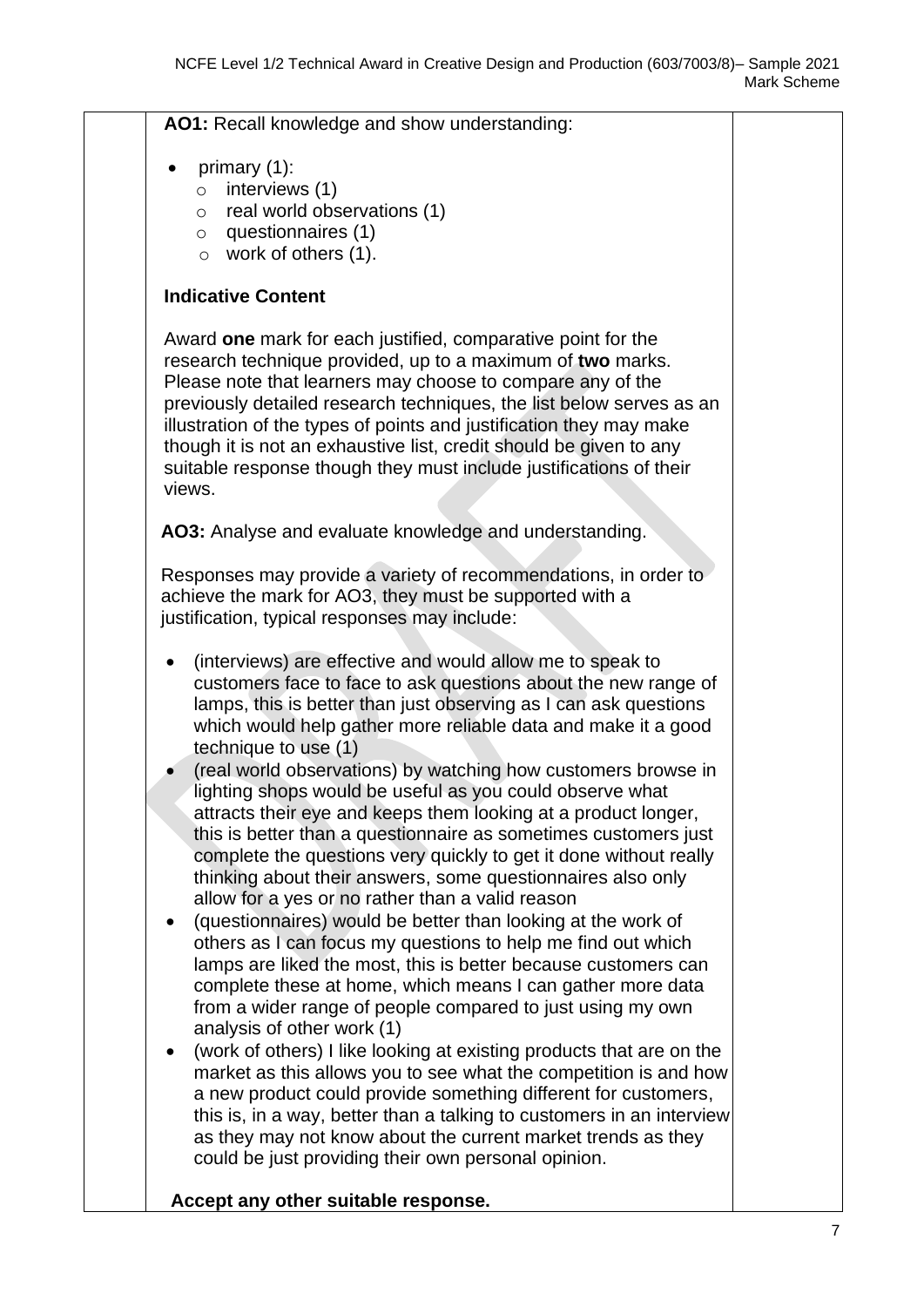| 7 (a) | Lucy is making a bag for children that can be used outdoors in<br>all types of weather conditions. She is using a textile material<br>for the bag.                                                                                                                                                                                                                                                                                                                                                                                                                                                                                                                                                                                                                                                                                                                                                                                                                                                                                                                                                                 | 4<br>$AO2=2$ |
|-------|--------------------------------------------------------------------------------------------------------------------------------------------------------------------------------------------------------------------------------------------------------------------------------------------------------------------------------------------------------------------------------------------------------------------------------------------------------------------------------------------------------------------------------------------------------------------------------------------------------------------------------------------------------------------------------------------------------------------------------------------------------------------------------------------------------------------------------------------------------------------------------------------------------------------------------------------------------------------------------------------------------------------------------------------------------------------------------------------------------------------|--------------|
|       |                                                                                                                                                                                                                                                                                                                                                                                                                                                                                                                                                                                                                                                                                                                                                                                                                                                                                                                                                                                                                                                                                                                    |              |
|       | She cannot decide if she needs to apply a surface treatment or<br>finishing technique to the material before she constructs the<br>bag.                                                                                                                                                                                                                                                                                                                                                                                                                                                                                                                                                                                                                                                                                                                                                                                                                                                                                                                                                                            | $AO3=2$      |
|       | Explain how one surface treatment and one finishing technique<br>could be applied to the bag.                                                                                                                                                                                                                                                                                                                                                                                                                                                                                                                                                                                                                                                                                                                                                                                                                                                                                                                                                                                                                      |              |
|       | <b>Indicative content</b>                                                                                                                                                                                                                                                                                                                                                                                                                                                                                                                                                                                                                                                                                                                                                                                                                                                                                                                                                                                                                                                                                          |              |
|       | Award one mark for an accurate explanation of how a surface<br>treatment and finishing technique could be applied to the bag, up to<br>a maximum of two marks. Please note that the list below is not an<br>exhaustive list and is intended to illustrate the types of applied<br>knowledge a learner may provide. Credit should be given for any<br>suitable response in context to the scenario.                                                                                                                                                                                                                                                                                                                                                                                                                                                                                                                                                                                                                                                                                                                 |              |
|       | AO2: Apply knowledge and understanding:                                                                                                                                                                                                                                                                                                                                                                                                                                                                                                                                                                                                                                                                                                                                                                                                                                                                                                                                                                                                                                                                            |              |
|       | surface treatments – chemical additives applied to the fabric/<br>٠<br>material to make the bag waterproof and suitable if it rains (1)<br>surface treatments – chemical additives applied to the fabric/<br>$\bullet$<br>material to make the bag more resistant to stains which may be<br>more likely to occur whilst children are using it (1)<br>surface treatments - dying the fabric/material may make the bag<br>$\bullet$<br>more appealing to children (1)<br>finishing techniques - embroidery by hand would allow a<br>decorative feature at the end of production, making it more<br>appealing for children (1)<br>finishing techniques – embroidery by digital means would allow<br>a decorative feature at the end of production, making it more<br>appealing for children (1)<br>finishing techniques – printing by traditional techniques may<br>$\bullet$<br>make the bag look more appealing and make the bag look nicer<br>to attract parents to buy it (1)<br>finishing techniques – printing by digital means may make the<br>$\bullet$<br>bag more appealing to children and/or parents (1). |              |
|       | Award one mark for an accurate comparative point of surface<br>treatments and finishing techniques up to a maximum of two marks.<br>Please note that the list provided below is not an exhaustive list and<br>credit should be given for other suitable justified recommendations<br>provided by the learner. Additionally, learners may choose to<br>recommend either a surface treatment or finishing technique,<br>consideration should be given to the strength of their justifications.                                                                                                                                                                                                                                                                                                                                                                                                                                                                                                                                                                                                                       |              |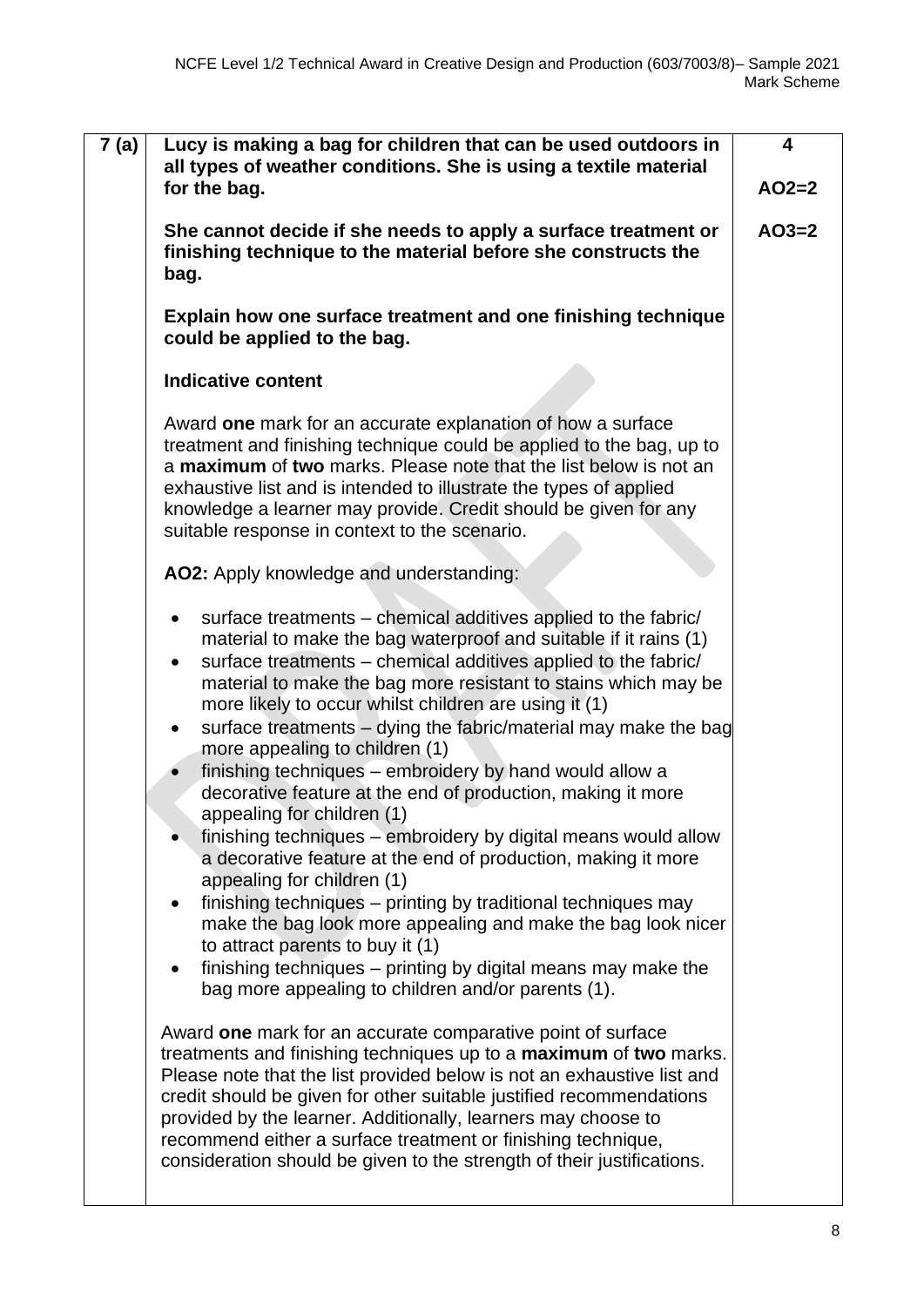| 7 <sub>(b)</sub> | Compare which would be the most effective option for Lucy. Justify<br>your response.                                                                                                                                                                                                                                                                                                                                                                                                                                                                                                                                                                                                                                                                                                                                                                                                                                                                                                                                                                                                                                                                                                                                                                                                                                                                                                                                                                                                                                                                                                                                                                                                                                                                                                                                                                                               |  |
|------------------|------------------------------------------------------------------------------------------------------------------------------------------------------------------------------------------------------------------------------------------------------------------------------------------------------------------------------------------------------------------------------------------------------------------------------------------------------------------------------------------------------------------------------------------------------------------------------------------------------------------------------------------------------------------------------------------------------------------------------------------------------------------------------------------------------------------------------------------------------------------------------------------------------------------------------------------------------------------------------------------------------------------------------------------------------------------------------------------------------------------------------------------------------------------------------------------------------------------------------------------------------------------------------------------------------------------------------------------------------------------------------------------------------------------------------------------------------------------------------------------------------------------------------------------------------------------------------------------------------------------------------------------------------------------------------------------------------------------------------------------------------------------------------------------------------------------------------------------------------------------------------------|--|
|                  | AO3: Analyse and evaluate knowledge and understanding                                                                                                                                                                                                                                                                                                                                                                                                                                                                                                                                                                                                                                                                                                                                                                                                                                                                                                                                                                                                                                                                                                                                                                                                                                                                                                                                                                                                                                                                                                                                                                                                                                                                                                                                                                                                                              |  |
|                  | Responses may provide a variety of comparative points, in order to<br>achieve the mark for AO3, they must be supported with a<br>justification, typical responses may include:                                                                                                                                                                                                                                                                                                                                                                                                                                                                                                                                                                                                                                                                                                                                                                                                                                                                                                                                                                                                                                                                                                                                                                                                                                                                                                                                                                                                                                                                                                                                                                                                                                                                                                     |  |
|                  | (surface treatments – chemical additiveswaterproof) surface<br>treatments are important to make sure your materials are<br>prepared for the purpose (for example, the bag fabric could be<br>treated with a waterproof spray for outdoor use). This would<br>make the bag more suitable for its purpose (1) than simply<br>applying a finishing technique which focuses more on the<br>design $(1)$<br>(surface treatments – chemical additivesstains) surface<br>treatments are important to make sure your materials are<br>prepared for the purpose (for example, the bag fabric could be<br>treated with a stain resistant substance). This would make the<br>bag more suitable for its purpose (1) than simply applying a<br>finishing technique which focuses more on the design (1)<br>(surface treatments – dyeing) this would be better than trying<br>to apply a finishing technique to change the colour (1) as it<br>would be much harder to apply the dye evenly as a finishing<br>technique once the bag has been made (1)<br>(finishing techniques – embroidery by hand and/or digital) a<br>finishing technique such as embroidery would be better than a<br>surface treatment in terms of creating an appealing design for<br>the bag (1) as it would allow a more decorative pattern to be<br>applied (1)<br>(finishing techniques – printing by traditional techniques) this<br>would be better to use for decorative design, compared to a<br>surface treatment (1), as Lucy would be able to apply a unique<br>creative design to appeal to children (1)<br>(finishing techniques - printing by digital) this would be better to<br>use for decorative design, compared to a surface treatment (1),<br>as Lucy could print just one image as a finishing technique such<br>as a stencil of a logo, making any future bags have a consistent<br>design $(1)$ . |  |
|                  | Accept any other suitable responses.                                                                                                                                                                                                                                                                                                                                                                                                                                                                                                                                                                                                                                                                                                                                                                                                                                                                                                                                                                                                                                                                                                                                                                                                                                                                                                                                                                                                                                                                                                                                                                                                                                                                                                                                                                                                                                               |  |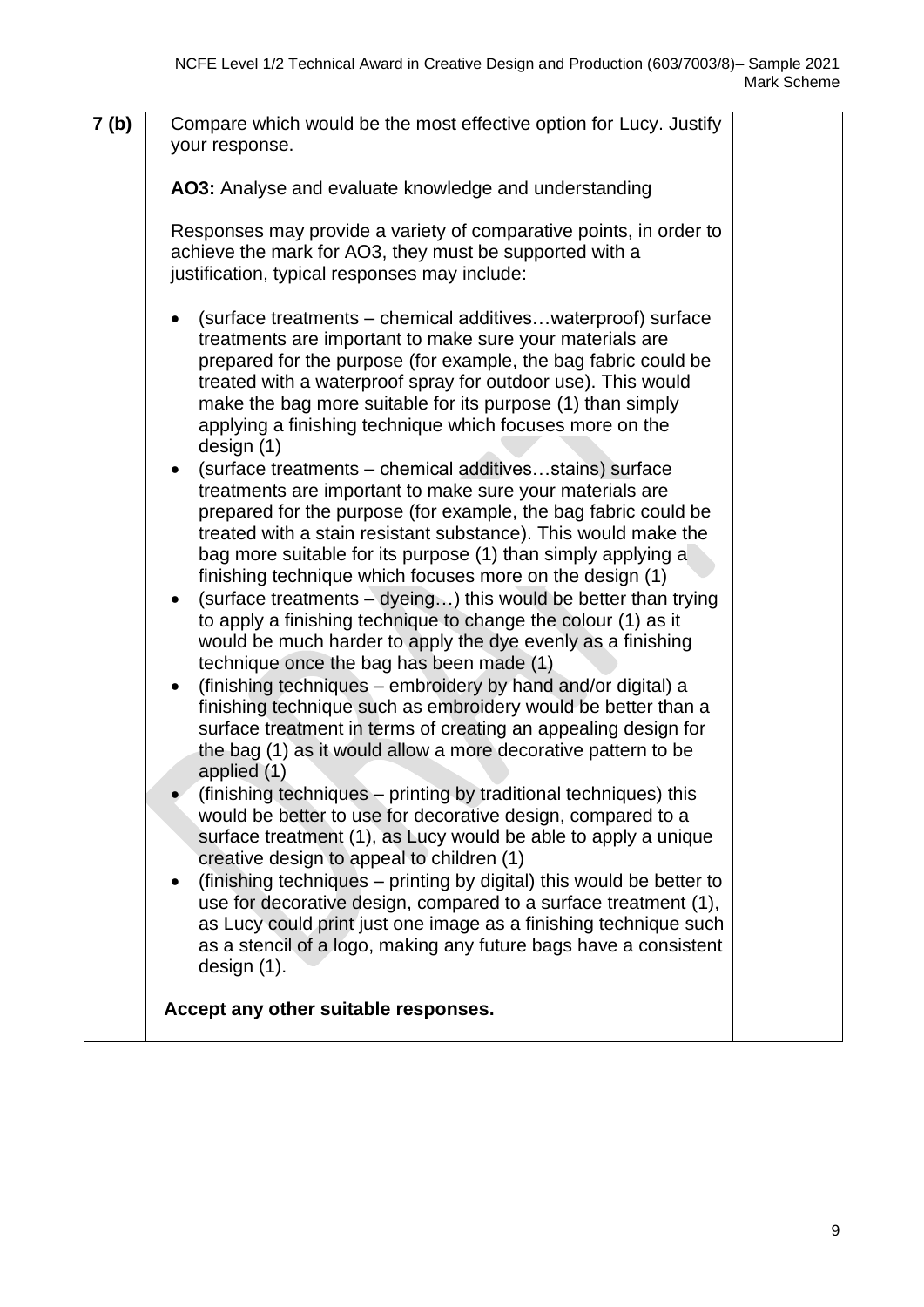| 8(a) | Mia has been given a low budget and asked to design a bag<br>that can be worn outside and at night.                                 | 2       |
|------|-------------------------------------------------------------------------------------------------------------------------------------|---------|
|      | Identify two materials that Mia could use.                                                                                          | $AO1=2$ |
|      | <b>Indicative content</b>                                                                                                           |         |
|      | Award one mark for each appropriate material provided, up to a<br>maximum of two marks.                                             |         |
|      | AO1: Recall knowledge and show understanding                                                                                        |         |
|      | waterproof materials (1)<br>٠<br>reinforced and/or strengthened materials (1)<br>٠<br>brightly coloured materials (1).<br>$\bullet$ |         |
|      | Accept any other suitable response.                                                                                                 |         |

| 8(b) | Using one of your materials from 8 (a), explain three reasons<br>why the material is appropriate for Mia to use.                                                                                                                                                                                                                                                                                                                                                                                                                                                                                                                                                                                                                                                                         | 3       |
|------|------------------------------------------------------------------------------------------------------------------------------------------------------------------------------------------------------------------------------------------------------------------------------------------------------------------------------------------------------------------------------------------------------------------------------------------------------------------------------------------------------------------------------------------------------------------------------------------------------------------------------------------------------------------------------------------------------------------------------------------------------------------------------------------|---------|
|      |                                                                                                                                                                                                                                                                                                                                                                                                                                                                                                                                                                                                                                                                                                                                                                                          | $AO2=3$ |
|      | <b>Indicative content</b>                                                                                                                                                                                                                                                                                                                                                                                                                                                                                                                                                                                                                                                                                                                                                                |         |
|      | Award one mark for each explanation of why the material provided<br>for 8 (a) is appropriate up to a maximum of three marks.                                                                                                                                                                                                                                                                                                                                                                                                                                                                                                                                                                                                                                                             |         |
|      | AO2: Apply knowledge and understanding:                                                                                                                                                                                                                                                                                                                                                                                                                                                                                                                                                                                                                                                                                                                                                  |         |
|      | (waterproof materials) Mia could use PVC (1), these are good<br>materials as they are cheap (1) and easily accessible (1), Mia<br>could choose PVC as this can be bought in different colours for<br>a bag $(1)$<br>(reinforced and/or strengthened materials) Mia could use a<br>fabric that is strong (1) such as canvas (1) or felt (1) so it can<br>carry lots of different things overnight that you may need (1),<br>canvas also looks good and comes in different colours (1) and<br>is easy to buy so Mia could choose this material for the bag (1)<br>(brightly coloured materials) Mia could select a fabric that<br>illuminates (1) in the dark, so the person wearing the bag at<br>night can be seen by cars and others (1), Mia could add<br>reflective elements too (1). |         |
|      | Accept any other suitable response.                                                                                                                                                                                                                                                                                                                                                                                                                                                                                                                                                                                                                                                                                                                                                      |         |
|      |                                                                                                                                                                                                                                                                                                                                                                                                                                                                                                                                                                                                                                                                                                                                                                                          |         |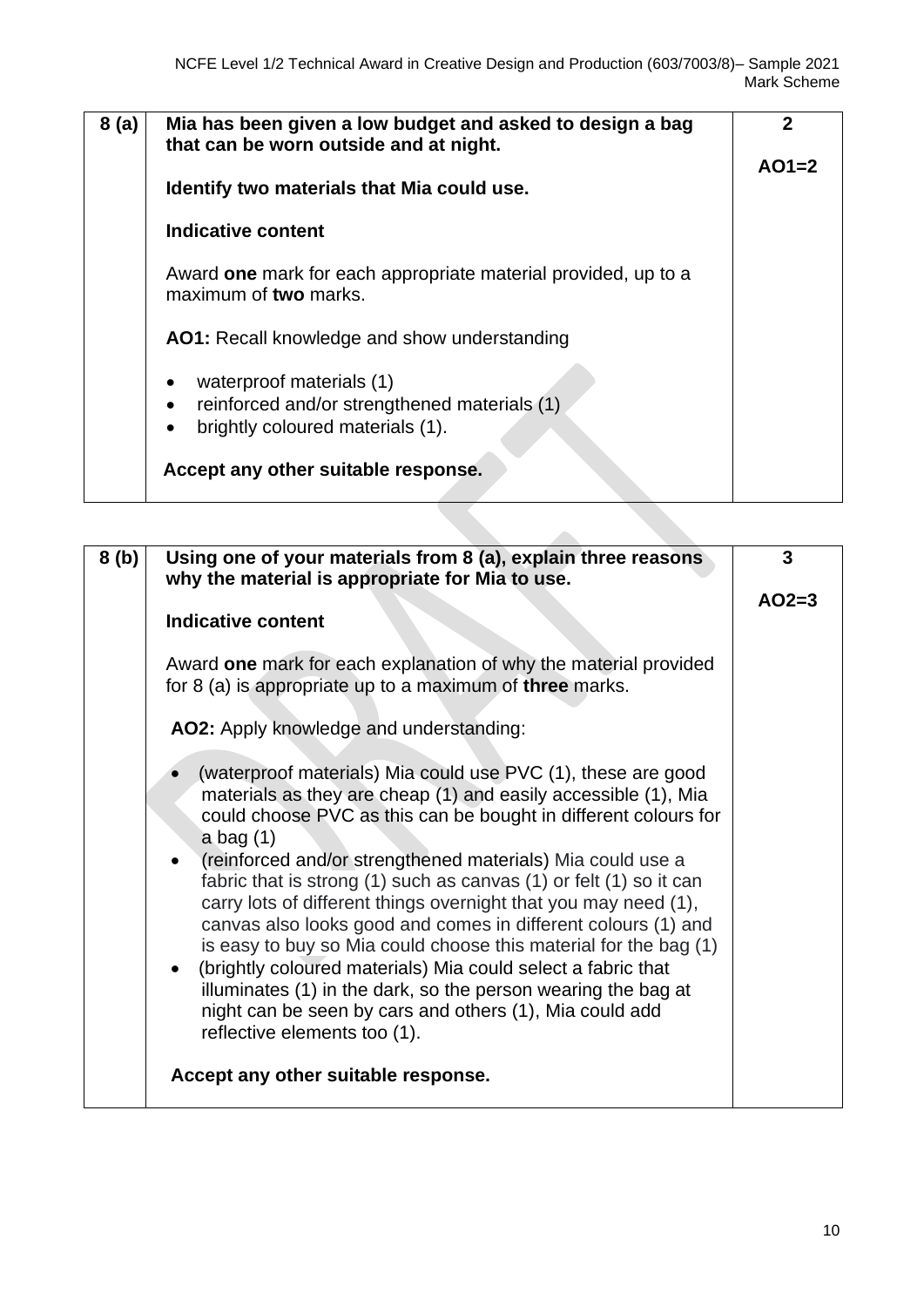

| 9(b) | Analyse the furniture in Item 2.                                                                                                                                                                                                                                               |         |
|------|--------------------------------------------------------------------------------------------------------------------------------------------------------------------------------------------------------------------------------------------------------------------------------|---------|
|      | Explain how Item 2 reflects the key features and social factors of<br>the design movement. Justify your response.                                                                                                                                                              | $AO2=2$ |
|      |                                                                                                                                                                                                                                                                                | $AO3=2$ |
|      | Indicative content                                                                                                                                                                                                                                                             |         |
|      | Award one mark for each explanation of how Item 2 reflects the<br>key features of the Art Nouveau movement up to a maximum of<br>two marks. Note: Responses must relate to Art Nouveau, if a<br>response provides other design movement features no credit<br>should be given. |         |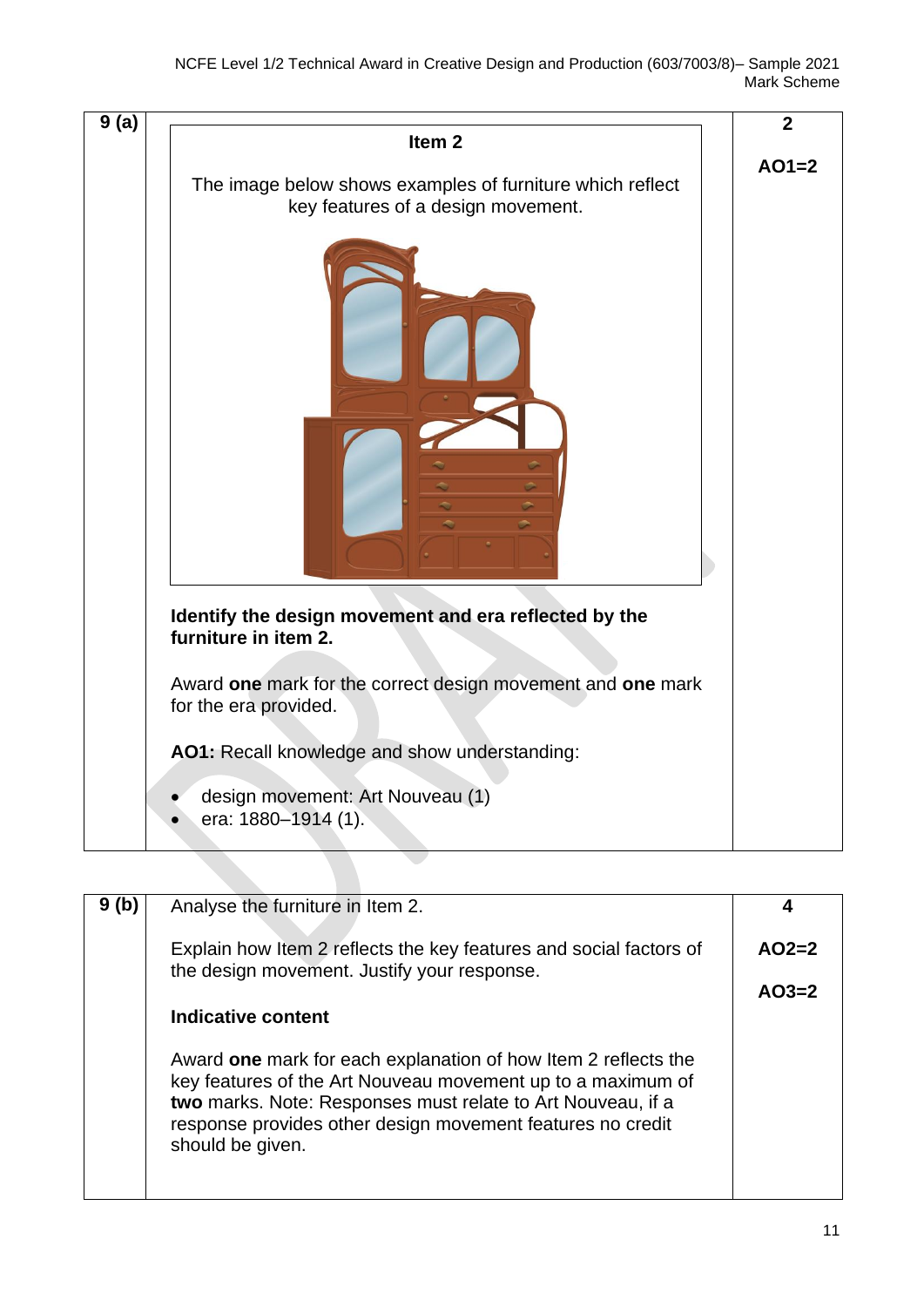| AO2: Apply knowledge and understanding:                                                                                                                                                                                                                                                                                                                                                                                                                                                                                                                                                                                                                                                                                                                                                                                                                                    |  |
|----------------------------------------------------------------------------------------------------------------------------------------------------------------------------------------------------------------------------------------------------------------------------------------------------------------------------------------------------------------------------------------------------------------------------------------------------------------------------------------------------------------------------------------------------------------------------------------------------------------------------------------------------------------------------------------------------------------------------------------------------------------------------------------------------------------------------------------------------------------------------|--|
| natural, organic shapes can be seen in the furniture such as<br>$\bullet$<br>the shape of the handles, which is very typical of Art Nouveau<br>furniture (1)                                                                                                                                                                                                                                                                                                                                                                                                                                                                                                                                                                                                                                                                                                               |  |
| use of modern materials with wood can be seen in the furniture<br>$\bullet$<br>such as the large glass panels on the wardrobe, which is very<br>typical of Art Nouveau furniture (1)                                                                                                                                                                                                                                                                                                                                                                                                                                                                                                                                                                                                                                                                                       |  |
| asymmetrical or whiplash curved lines can be seen in the<br>$\bullet$<br>shape of the glass panels, which is very typical of Art Nouveau<br>furniture (1)                                                                                                                                                                                                                                                                                                                                                                                                                                                                                                                                                                                                                                                                                                                  |  |
| asymmetrical or whiplash curved lines can be seen in the<br>shape of the wooden decorative features on the top of the<br>drawers and wardrobe, which is very typical of Art Nouveau<br>furniture (1).                                                                                                                                                                                                                                                                                                                                                                                                                                                                                                                                                                                                                                                                      |  |
| Award one mark for each analytical point made that explains how<br>item 2 and/or key features reflects the social factors of Art Nouveau,<br>up to a maximum of two marks.                                                                                                                                                                                                                                                                                                                                                                                                                                                                                                                                                                                                                                                                                                 |  |
| AO3: Analyse and evaluate knowledge and understanding                                                                                                                                                                                                                                                                                                                                                                                                                                                                                                                                                                                                                                                                                                                                                                                                                      |  |
| Responses may provide a variety of explanations, in order to<br>achieve the mark for AO3, they must be supported with a<br>justification, typical responses may include:                                                                                                                                                                                                                                                                                                                                                                                                                                                                                                                                                                                                                                                                                                   |  |
| (natural, organic shapes) Item 2 reflects the key social<br>$\bullet$<br>factor of the movement to showcase art for everyday life, for<br>example, there is a lot of striking shapes and curves used to<br>decorate a typical object such as furniture (1)<br>(use of modern materials with wood) Item 2 reflects the<br>desire to create 'new' or modern designs which was a key<br>social factor of the design movement, for example, the curved<br>lines would have been very striking and new for the time (1)<br>(asymmetrical or whiplash curved lines) the unusual curved<br>lines and shapes in item 2 reflect the key social factor of the<br>Art Nouveau movement to create 'new' or modern design for<br>all social classes, these would have been very different to<br>furniture informed by the arts and craft movement that came<br>before the movement (1). |  |
| Accept any other suitable response.                                                                                                                                                                                                                                                                                                                                                                                                                                                                                                                                                                                                                                                                                                                                                                                                                                        |  |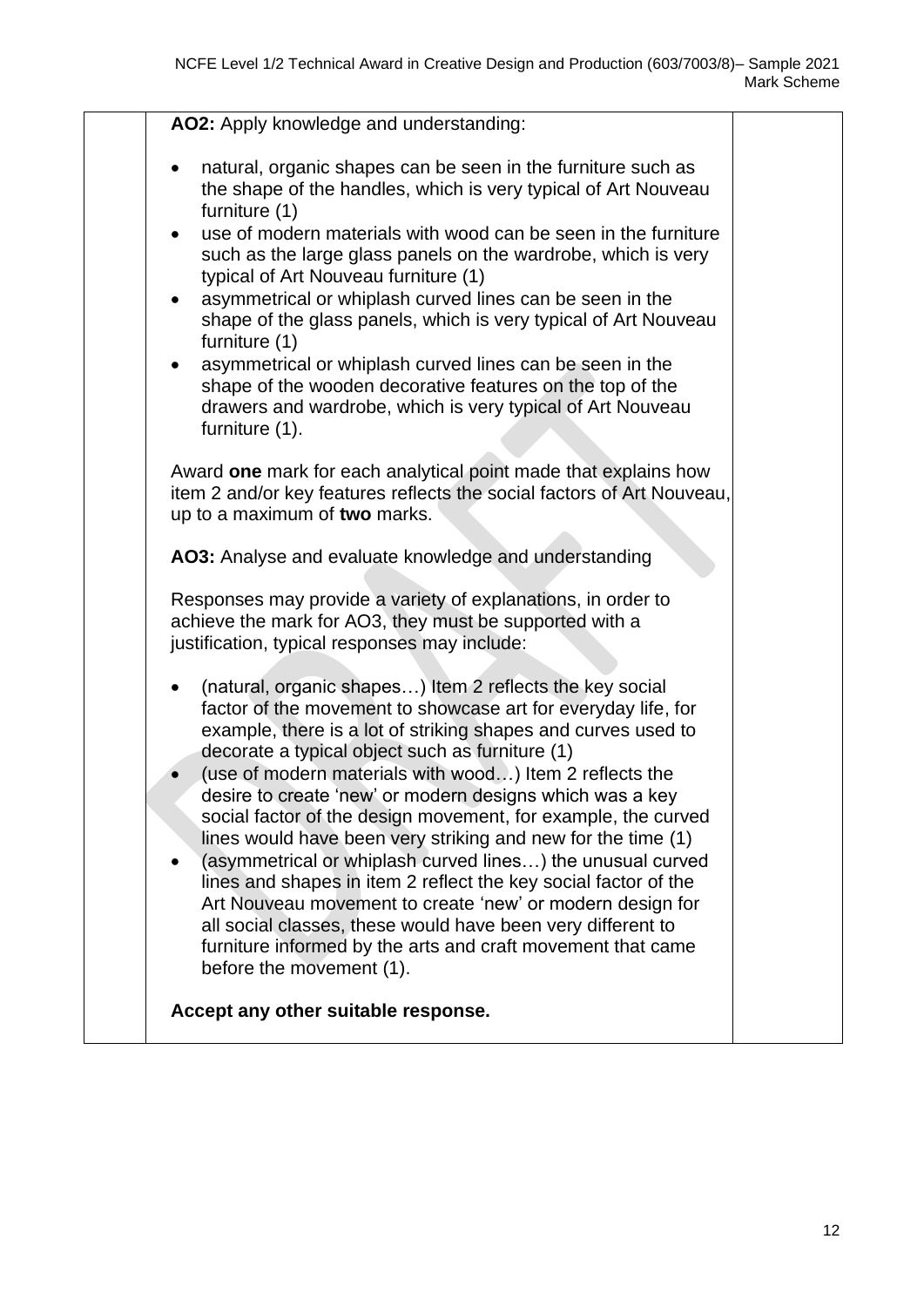# **Section B Total for this section: 14 marks**

| 10 <sup>°</sup> | Which one of the following is an appropriate method of |         |
|-----------------|--------------------------------------------------------|---------|
|                 | presenting design solutions?                           | $AO1=1$ |
|                 | Answer: (D) Social media                               |         |

| 11 | Which one of the following is a key purpose of self-promotion? |         |
|----|----------------------------------------------------------------|---------|
|    | <b>Answer: (A)</b> To build a brand and image                  | $AO1=1$ |

| 12 <sub>2</sub> | Which one of the following is a method of physical marketing |         |
|-----------------|--------------------------------------------------------------|---------|
|                 | and promotional?                                             | $AO1=1$ |
|                 |                                                              |         |
|                 | <b>Answer: (D) Pop-up events</b>                             |         |

| 13 | State one type of upskilling a designer may complete when<br>working in the design production industry                                          |         |
|----|-------------------------------------------------------------------------------------------------------------------------------------------------|---------|
|    | Indicative content                                                                                                                              | $AO1=1$ |
|    | Award one mark for any of the following points up to a maximum<br>of <b>one</b> mark.                                                           |         |
|    | AO1: Recall knowledge and show understanding:                                                                                                   |         |
|    | industry standard software training (1)<br>specialist resource (1) and equipment training (1)<br>continuing professional development (CPD) (1). |         |
|    | Accept any other suitable response.                                                                                                             |         |

| 14 | Jacob has been asked to present a series of new packaging<br>designs to a client.<br>Explain one way that Jacob may present his design solution.<br>Indicative content | $AO1=1$<br>$AO2=1$ |
|----|------------------------------------------------------------------------------------------------------------------------------------------------------------------------|--------------------|
|    | Award one mark for each of the following points up to a maximum<br>of <b>one</b> mark.                                                                                 |                    |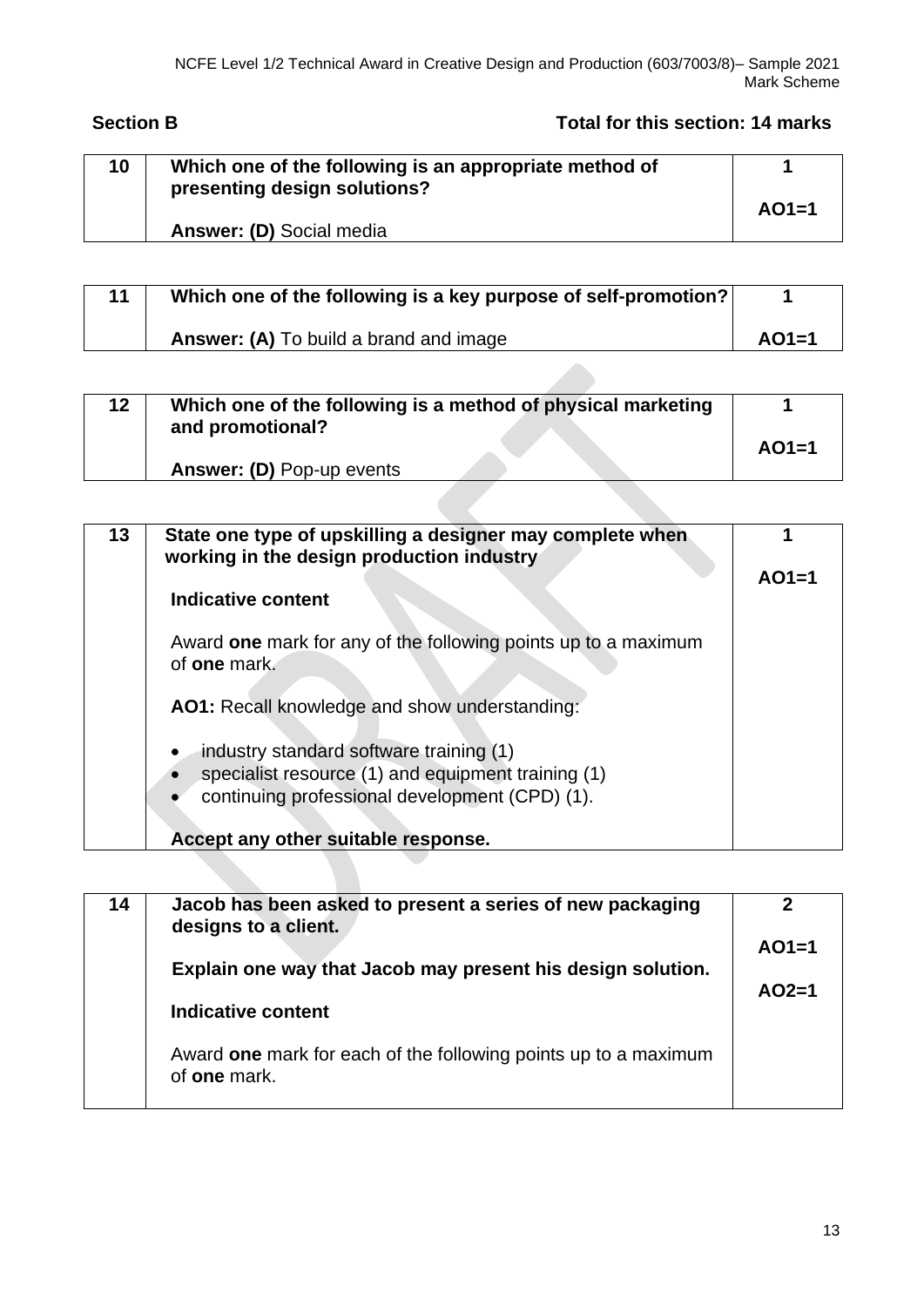| AO1: Recall knowledge and show understanding:                                                                                                                                                      |  |
|----------------------------------------------------------------------------------------------------------------------------------------------------------------------------------------------------|--|
| physical portfolio (1)<br>digital slides (1)                                                                                                                                                       |  |
| social media (1).<br>Award one mark for each of the following points up to a maximum                                                                                                               |  |
| of <b>one</b> mark.                                                                                                                                                                                |  |
| AO2: Apply knowledge and understanding:                                                                                                                                                            |  |
| (physical portfolio) of his designs would allow the client to see<br>the product in person $(1)$ and ask questions $(1)$<br>• (digital slides) will allow the client to see how Jacob's work looks |  |
| neatly presented (1) and is more professional (1)<br>(social media) accounts to present his work would let the client                                                                              |  |
| see his gallery page (1), and the client can add comments<br>wherever they are to feedback to him (1).                                                                                             |  |
| Accept any other suitable response.                                                                                                                                                                |  |

| 15(a) | Sally is 14 and wants to work as a jewellery designer when she<br>leaves school. |         |
|-------|----------------------------------------------------------------------------------|---------|
|       | Identify one design and production industry sector she could                     | $AO1=1$ |
|       | work in.                                                                         |         |
|       | Indicative content                                                               |         |
|       | Award one mark for any of the following points up to a maximum of<br>one mark.   |         |
|       | AO1: Recall knowledge and show understanding:                                    |         |
|       | manufacturing (1)                                                                |         |
|       | craft $(1)$                                                                      |         |
|       | design $(1)$<br>fashion (1)<br>$\bullet$                                         |         |
|       | prop making, set or exhibition display (1).<br>$\bullet$                         |         |
|       | Accept any other suitable response.                                              |         |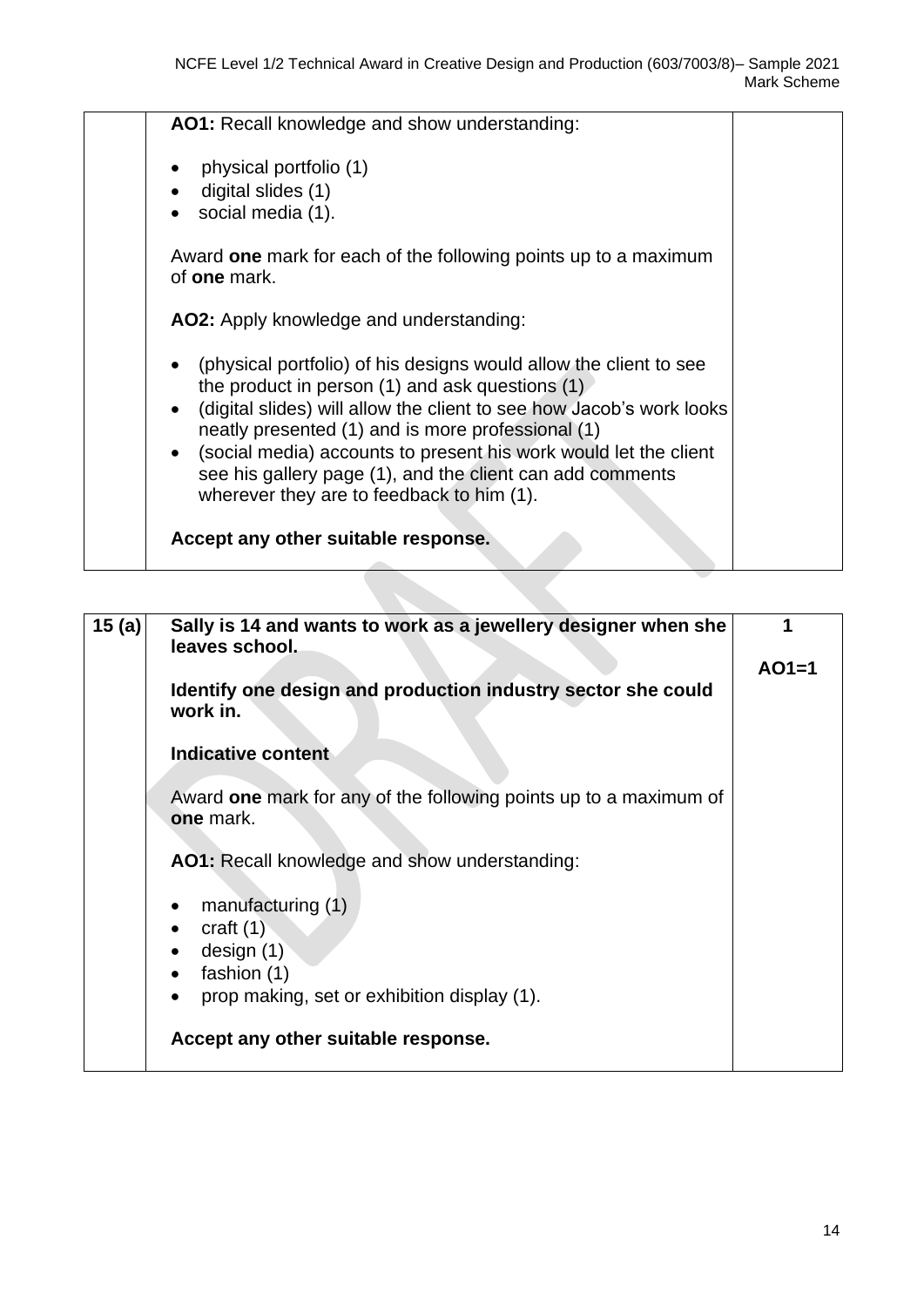| 15(b) | Explain two types of work Sally may get within the design and<br>production industry sector.                                                                                                                                                                                                                                                                                                                                                                                                                                                           | $\overline{2}$ |
|-------|--------------------------------------------------------------------------------------------------------------------------------------------------------------------------------------------------------------------------------------------------------------------------------------------------------------------------------------------------------------------------------------------------------------------------------------------------------------------------------------------------------------------------------------------------------|----------------|
|       | <b>Indicative content</b>                                                                                                                                                                                                                                                                                                                                                                                                                                                                                                                              | $AO2=2$        |
|       | Award one mark for each of the following points up to a maximum<br>of two marks.                                                                                                                                                                                                                                                                                                                                                                                                                                                                       |                |
|       | AO2: Apply knowledge and understanding:                                                                                                                                                                                                                                                                                                                                                                                                                                                                                                                |                |
|       | work experience, Sally may work for free to gain experience<br>and improve her skills at a jewellery making company (1)<br>commissioned work, Sally may make bespoke jewellery pieces<br>for clients with specific requirements (1)<br>freelance, Sally may work as a prop maker, producing jewellery<br>for film and/or television programmes (1)<br>contracts:<br>full time, Sally may work in a permanent role (1) for a<br>jewellery making company<br>part time, Sally may work in occasionally (1) for a jewellery<br>$\circ$<br>making company. |                |
|       | Accept any other suitable response.                                                                                                                                                                                                                                                                                                                                                                                                                                                                                                                    |                |

| 16(a) | Charlie is a freelance designer. His CV describes him as being<br>highly motivated and resilient.                                                                                                                                                                                                                                                                                                                                    | $\overline{2}$ |
|-------|--------------------------------------------------------------------------------------------------------------------------------------------------------------------------------------------------------------------------------------------------------------------------------------------------------------------------------------------------------------------------------------------------------------------------------------|----------------|
|       | He is trying to secure a commission for a large furniture design<br>company. The company have a number of important deadlines<br>approaching and want to allocate projects to individual designers.<br>Explain how the skills included on Charlie's CV may be beneficial<br>for the furniture design company.                                                                                                                        | $AO2=2$        |
|       | Indicative content                                                                                                                                                                                                                                                                                                                                                                                                                   |                |
|       | Award one mark for an explanation of how Charlie's skills would<br>be beneficial to the furniture design company, up to a maximum of<br>two marks. The two skills that should be discussed are shown<br>below, do not credit a discussion of any other skills for AO2.<br>However, the examples of applied understanding are illustrative,<br>and credit should be given for other suitable points that relate to<br>the two skills. |                |
|       | AO2: Apply knowledge and understanding:                                                                                                                                                                                                                                                                                                                                                                                              |                |
|       | motivation $-$ as the company have a lot of deadlines, they<br>$\bullet$<br>would need a motivated designer to help them achieve their<br>project aims (1)                                                                                                                                                                                                                                                                           |                |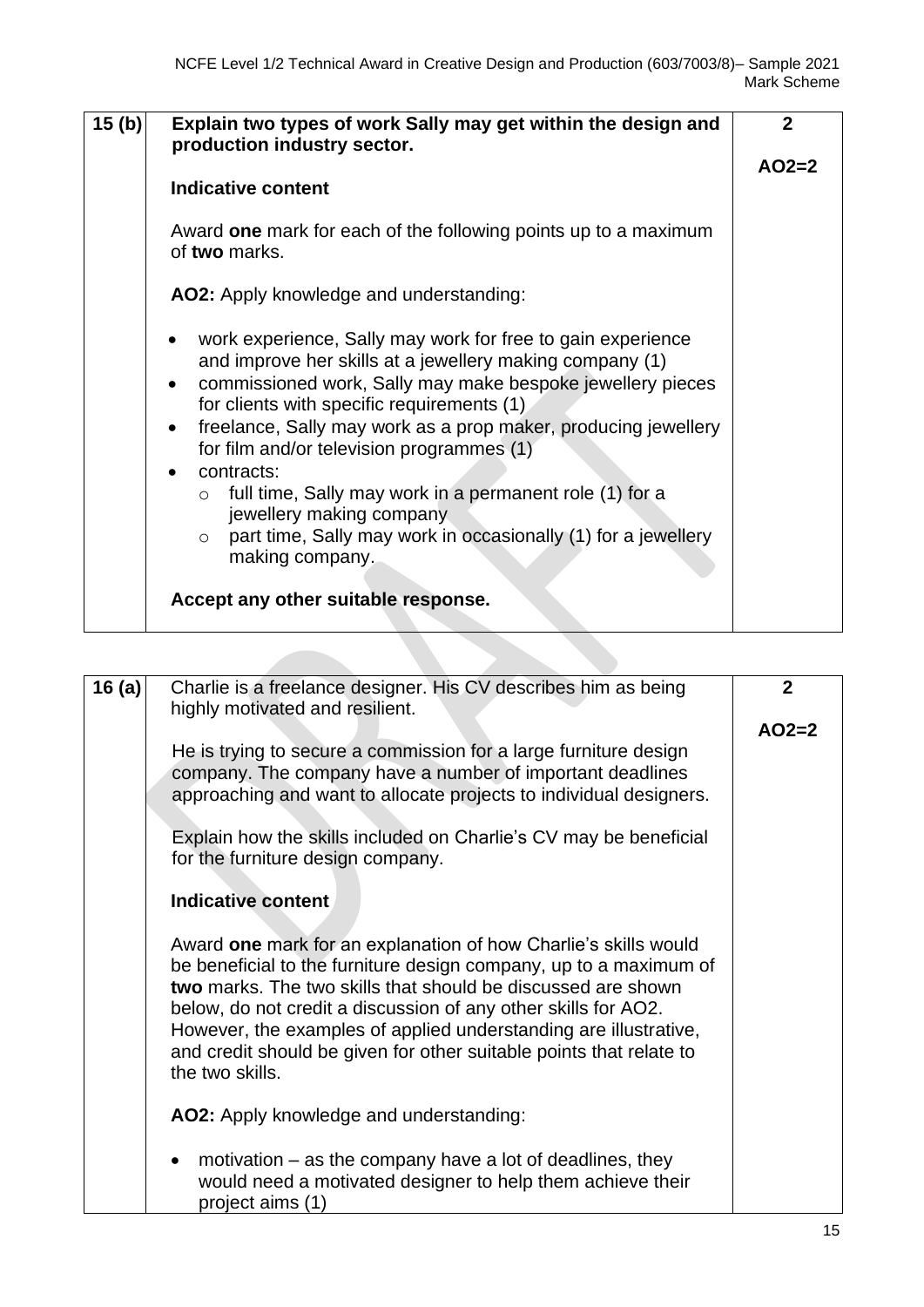|       | resilience – as the company want to allocate projects to<br>individual designers, they will need resilient designers to<br>develop their ideas effectively (1).                                                                                                                                                                                                                                                                                                                                                                                                                                                                                                                                                                                                                                                                                                                                                    |              |
|-------|--------------------------------------------------------------------------------------------------------------------------------------------------------------------------------------------------------------------------------------------------------------------------------------------------------------------------------------------------------------------------------------------------------------------------------------------------------------------------------------------------------------------------------------------------------------------------------------------------------------------------------------------------------------------------------------------------------------------------------------------------------------------------------------------------------------------------------------------------------------------------------------------------------------------|--------------|
| 16(b) | Recommend three different skills that are important in the design<br>production industry that Charlie could add to his CV to help him<br>secure the commission. Justify your response.                                                                                                                                                                                                                                                                                                                                                                                                                                                                                                                                                                                                                                                                                                                             | 3<br>$AO3=3$ |
|       | <b>Indicative content</b>                                                                                                                                                                                                                                                                                                                                                                                                                                                                                                                                                                                                                                                                                                                                                                                                                                                                                          |              |
|       | Award one mark only for each appropriate assessment of a skill<br>that Charlie could add to his CV, up to a maximum of three<br>marks. The list below illustrates a range of different points<br>learners may make for each skill. However, a learner must not be<br>credited twice if they make two points about the same skill. A<br>total of three different skills, with an associated, relevant<br>explanation must be discussed in order to access the full three<br>marks available.                                                                                                                                                                                                                                                                                                                                                                                                                        |              |
|       | AO3: Analyse and evaluate knowledge and understanding                                                                                                                                                                                                                                                                                                                                                                                                                                                                                                                                                                                                                                                                                                                                                                                                                                                              |              |
|       | Responses may provide a variety of recommendations, in order to<br>achieve the mark for AO3, they must be supported with a<br>justification, typical responses may include:                                                                                                                                                                                                                                                                                                                                                                                                                                                                                                                                                                                                                                                                                                                                        |              |
|       | Charlie could add the skill of self-reflection to help him secure<br>$\bullet$<br>the commission, as a freelancer Charlie may often work alone<br>and would need the ability to reflect on his own ideas (1) this<br>skill will be vital for the new commission as he will be designing<br>the office furniture alone (1)<br>Charlie could add the skill of time management, this would be<br>very beneficial to the company as they have a lot of deadlines<br>and may help Charlie secure the commission (1)<br>Charlie could add the skill of thinking creatively to help him<br>$\bullet$<br>secure the commission, as these are important skills for the<br>design production industry (1), for example, finding new ways<br>of making products to cut cost may be attractive to the furniture<br>company (1), demonstrating he can create new products would<br>meet the needs of the furniture company (1). |              |
|       | Accept any other suitable response.                                                                                                                                                                                                                                                                                                                                                                                                                                                                                                                                                                                                                                                                                                                                                                                                                                                                                |              |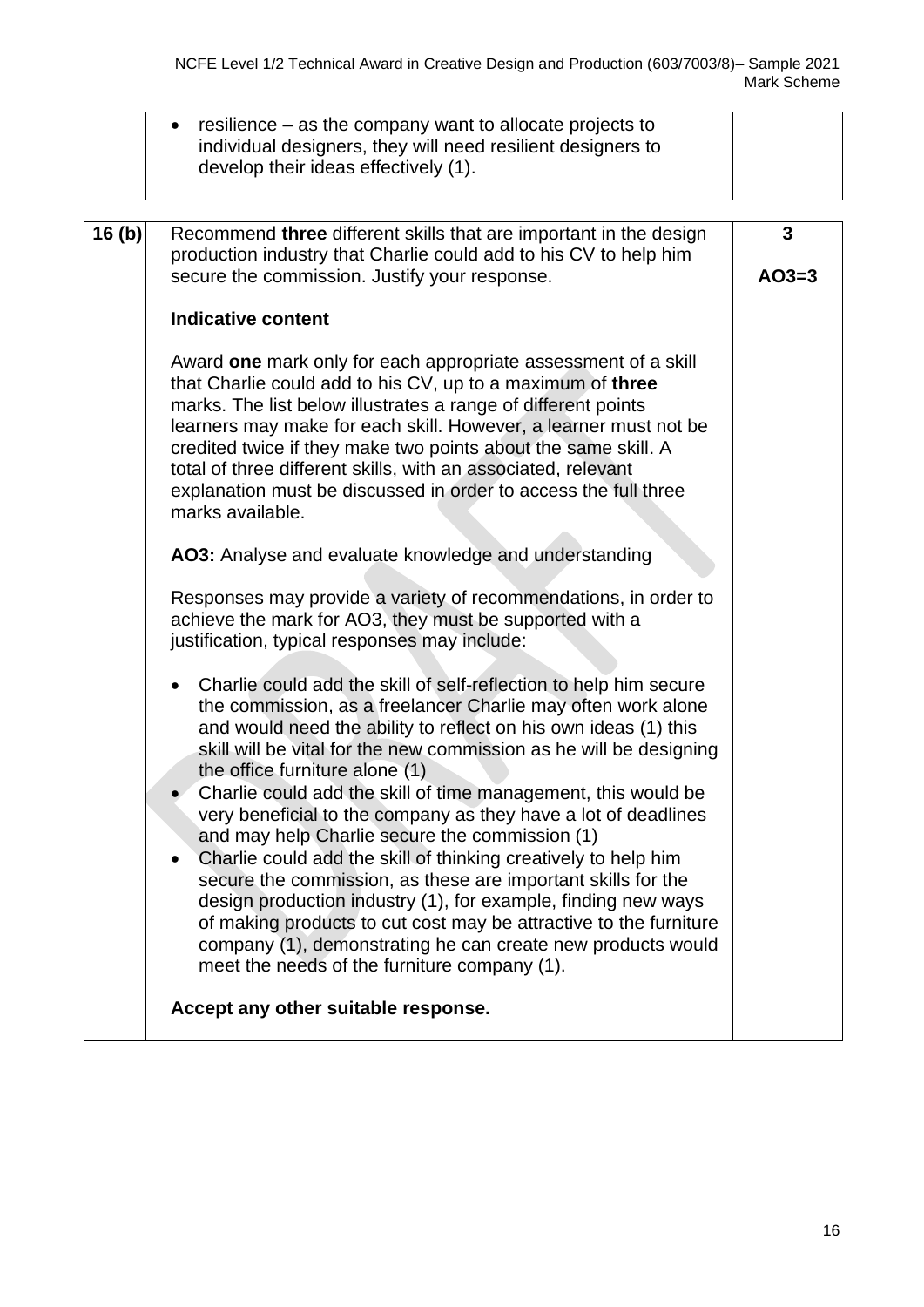# **Section C Total for this section: 18 marks**

| 17 | Which one of the following is best describes the method of |         |
|----|------------------------------------------------------------|---------|
|    | manufacturing identical or similar items in groups?        | $AO1=1$ |
|    | <b>Answer: A (Batch production)</b>                        |         |

| 18 | Which one of the following statements is correct?             |         |
|----|---------------------------------------------------------------|---------|
|    | <b>Answer: D</b> (A risk assessment is used to avoid hazards) | $AO1=1$ |

| 19 | Which one of the following is an example of a quality<br>assurance process? |         |
|----|-----------------------------------------------------------------------------|---------|
|    | <b>Answer: C</b> (Responding to product defects)                            | $AO1=1$ |

| 20 | You have been asked to review your design solution to see if<br>it is fit for purpose. |         |
|----|----------------------------------------------------------------------------------------|---------|
|    | State three aspects of the design process you could review.                            | $AO1=3$ |
|    | Indicative content                                                                     |         |
|    |                                                                                        |         |
|    | Award one mark for any of the following points up to a maximum<br>of three marks.      |         |
|    | <b>AO1:</b> Recall knowledge and show understanding:                                   |         |
|    | defining the need of a product (1)                                                     |         |
|    | research $(1)$                                                                         |         |
|    | initial ideas (1)                                                                      |         |
|    | prototyping (1)<br>$\bullet$                                                           |         |
|    | testing $(1)$<br>$\bullet$                                                             |         |
|    | redesigning (1).<br>$\bullet$                                                          |         |
|    | Accept any other suitable response.                                                    |         |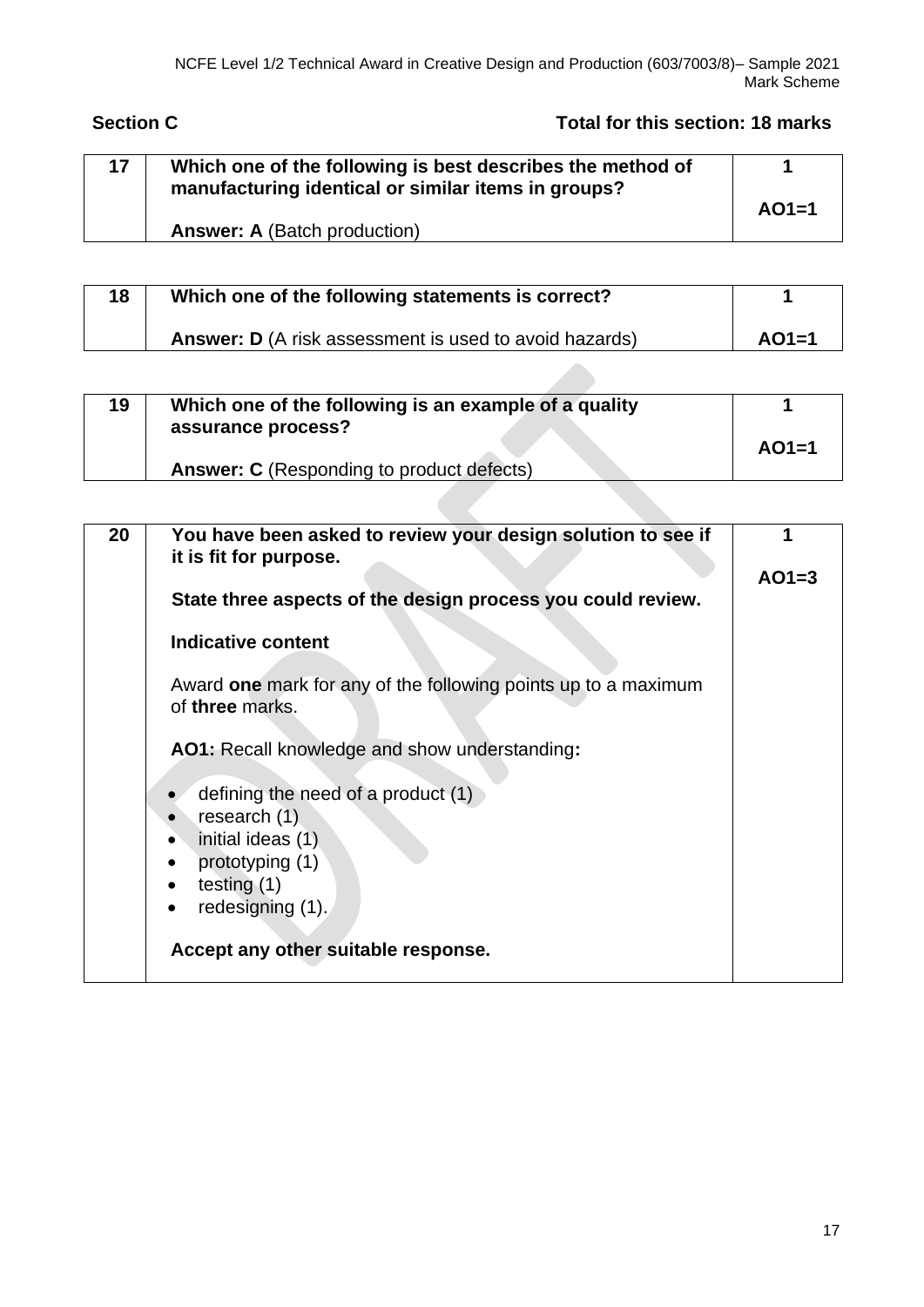| 21<br>You have been asked to meet with a client to discuss your<br>design ideas for a new product.<br>State two communication skills that you may need to use and<br>for each skill provided explain why they are important.<br>Award one mark for any of the following communication skills up<br>to a maximum of two marks.<br>AO1: Recall knowledge and show understanding:<br>written (1)                                                                                                                                                                                                         | 4<br>$AO1=2$<br>$AO2=2$ |
|-------------------------------------------------------------------------------------------------------------------------------------------------------------------------------------------------------------------------------------------------------------------------------------------------------------------------------------------------------------------------------------------------------------------------------------------------------------------------------------------------------------------------------------------------------------------------------------------------------|-------------------------|
| graphical (1)<br>digital (1)<br>$\bullet$<br>verbal $(1)$<br>online (1)<br>$\bullet$<br>virtual (1)<br>$\bullet$<br>face to face (1)<br>$\bullet$<br>personal presentation (1)<br>$\bullet$<br>communicate to the client the creative intentions of the product<br>(1)<br>explain how the target audience will be engaged (1)<br>agree product timeline and milestones (1).                                                                                                                                                                                                                           |                         |
| Award one mark for any of the following points, linked to a<br>communication skill provided, up to a maximum of two marks.<br><b>Indicative content</b><br>AO2: Apply knowledge and understanding:                                                                                                                                                                                                                                                                                                                                                                                                    |                         |
| (face to face/ personal presentation/verbal) I would need to be<br>make sure I dress appropriately (1) so the client has a good first<br>impression of me (1) I will also need to make sure I speak<br>clearly (1) about my ideas to show I know what they want (1)<br>(virtual/online/verbal) I may have to meet with the client online<br>$\bullet$<br>(1) so checking my internet connection (1) before the meeting is<br>important, so I am not late (1). I will then need to make sure I<br>can show good quality images (1) of my design ideas to show I<br>have thought about their needs (1). |                         |
| Accept any other suitable response.                                                                                                                                                                                                                                                                                                                                                                                                                                                                                                                                                                   |                         |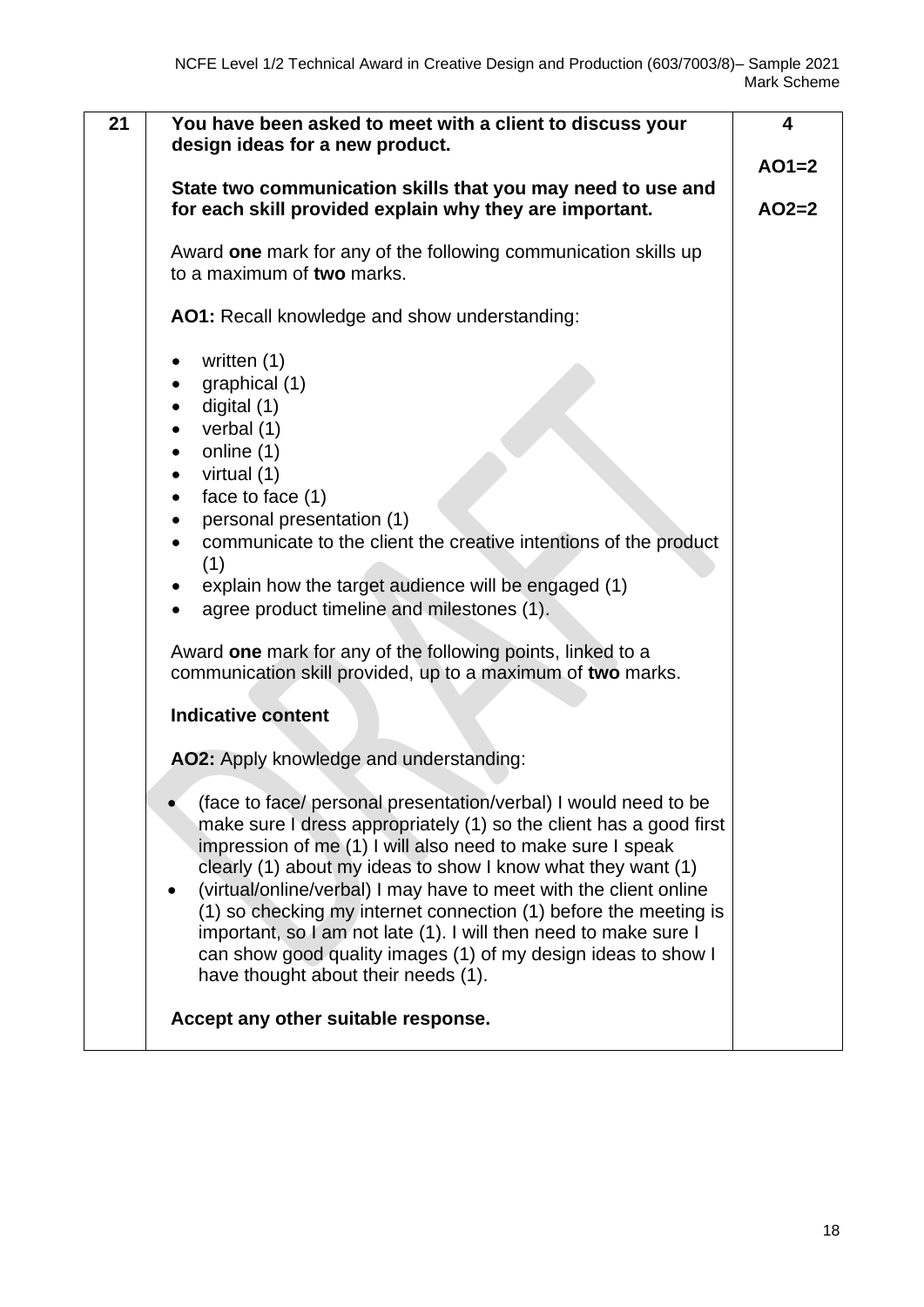| <b>Production Plan (production stages)</b> |                                                                                                                                                                                                                                                                                                                                                                                                                                               |              |              |                             |  |  |
|--------------------------------------------|-----------------------------------------------------------------------------------------------------------------------------------------------------------------------------------------------------------------------------------------------------------------------------------------------------------------------------------------------------------------------------------------------------------------------------------------------|--------------|--------------|-----------------------------|--|--|
| <b>Stage</b><br>1                          | <b>Activity</b><br>source materials                                                                                                                                                                                                                                                                                                                                                                                                           | Who?<br>Team | Cost?<br>Yes | <b>Deadline</b><br>10.01.22 |  |  |
|                                            | select tools                                                                                                                                                                                                                                                                                                                                                                                                                                  | Team         | No           | 17.01.22                    |  |  |
| $\frac{2}{3}$                              | production<br>techniques and<br>processes to be<br>used                                                                                                                                                                                                                                                                                                                                                                                       | Me           | Yes          | 20.01.22                    |  |  |
| 4                                          | risk assessment                                                                                                                                                                                                                                                                                                                                                                                                                               | Me           | <b>No</b>    | 22.01.22                    |  |  |
| $\overline{5}$                             | contingency<br>planning                                                                                                                                                                                                                                                                                                                                                                                                                       | Me           | Maybe        | 27.01.22                    |  |  |
|                                            | <b>Indicative content</b><br>Award one mark for any of the following missing stages of the                                                                                                                                                                                                                                                                                                                                                    |              |              |                             |  |  |
|                                            | production plan up to a maximum of two marks.                                                                                                                                                                                                                                                                                                                                                                                                 |              |              |                             |  |  |
|                                            | AO2: Apply knowledge and understanding                                                                                                                                                                                                                                                                                                                                                                                                        |              |              |                             |  |  |
|                                            | There are 3 stages missing from the production plan in terms of<br>production stages. Learners will apply their knowledge and<br>understanding of production plans in order to recommend any of<br>the stated missing stages. Responses must include any of the<br>following stages that are missing from the production stages plan:<br>select equipment required is missing from the plan and should<br>be included to help the project (1) |              |              |                             |  |  |
| $\bullet$                                  | testing is missing from the plan and should be included to help<br>the project (1)<br>quality assurance is missing from the plan and should be<br>included to help the project (1).                                                                                                                                                                                                                                                           |              |              |                             |  |  |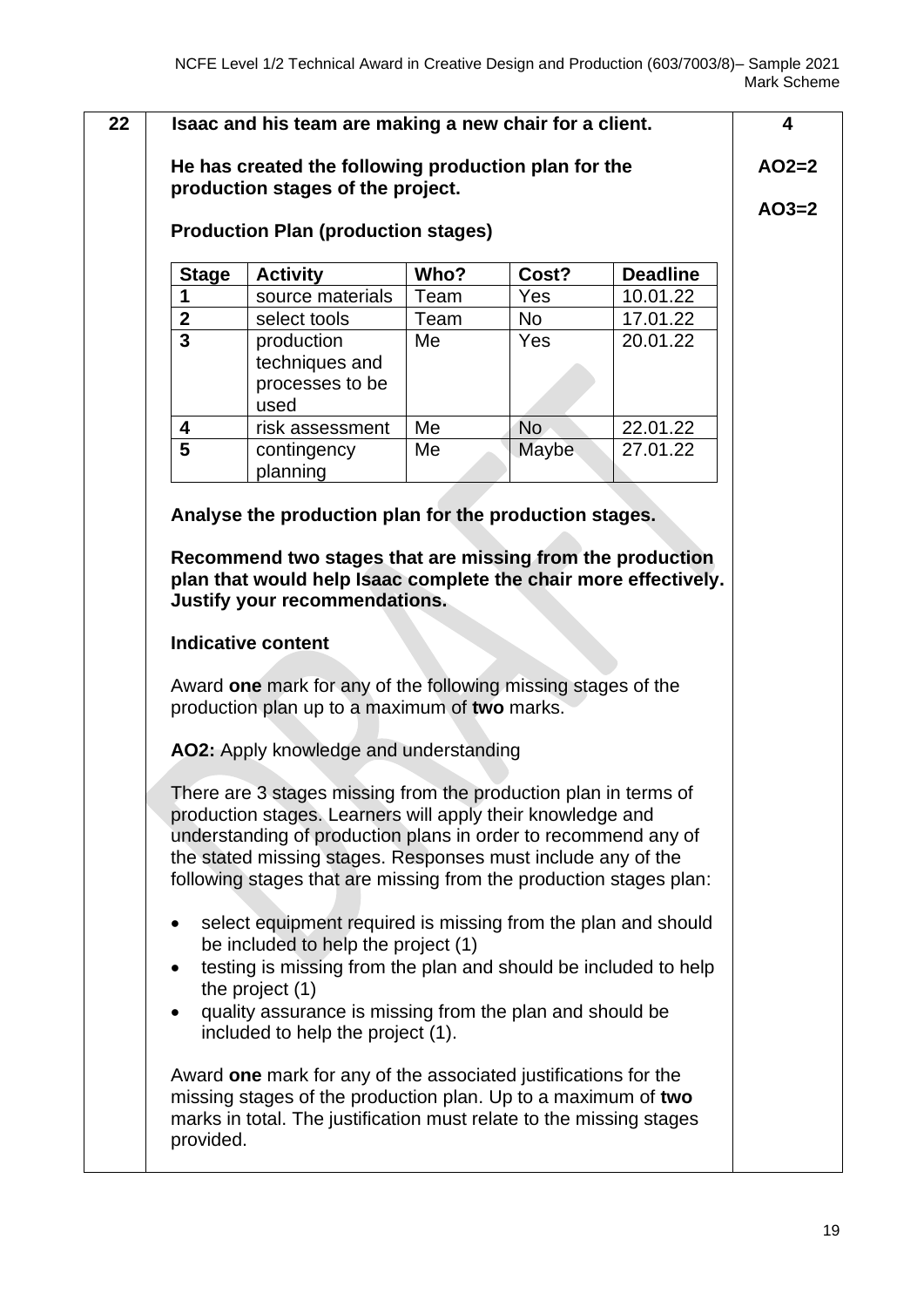| AO3: Analyse and evaluate knowledge and understanding                                                                                                                                                                                                                                                                                                                                                                                                                                                                                                                                          |  |  |  |  |  |  |
|------------------------------------------------------------------------------------------------------------------------------------------------------------------------------------------------------------------------------------------------------------------------------------------------------------------------------------------------------------------------------------------------------------------------------------------------------------------------------------------------------------------------------------------------------------------------------------------------|--|--|--|--|--|--|
| Responses may provide a variety of recommendations, in order to<br>achieve the mark for AO3, they must be supported with a<br>justification, typical responses may include:                                                                                                                                                                                                                                                                                                                                                                                                                    |  |  |  |  |  |  |
| (select equipment required) this is important to Isaac as<br>$\bullet$<br>there may be additional/unplanned costs to developing the<br>response to the brief, knowing this will help him keep control of<br>costs(1)<br>• (testing) he might want to create a prototype in a cheaper<br>material so he can see the size and shape before cutting the<br>real materials this is important as it may help avoid waste of<br>materials (1)<br>• (quality assurance) this is important as it is likely the end<br>product will be of a higher quality which would keep his client<br>happy $(1)$ . |  |  |  |  |  |  |
| Accept any other suitable responses that relate to the<br>specified missing stages of the production plan.                                                                                                                                                                                                                                                                                                                                                                                                                                                                                     |  |  |  |  |  |  |

| 23 | George has been given a design brief by a commercial client to<br>design a new product. | 4       |  |  |  |  |
|----|-----------------------------------------------------------------------------------------|---------|--|--|--|--|
|    |                                                                                         | $AO2=2$ |  |  |  |  |
|    | However, the brief does not include all of the typical elements of a                    |         |  |  |  |  |
|    | design brief that are needed to develop a suitable design.                              | $AO3=2$ |  |  |  |  |
|    |                                                                                         |         |  |  |  |  |
|    | <b>Client Brief</b>                                                                     |         |  |  |  |  |
|    | <b>Type of client: Vintage Furniture (Commercial)</b>                                   |         |  |  |  |  |
|    | <b>Product required:</b> Kitchen table and chair set                                    |         |  |  |  |  |
|    |                                                                                         |         |  |  |  |  |
|    |                                                                                         |         |  |  |  |  |
|    | Recommend two additional elements, missing from the brief, that                         |         |  |  |  |  |
|    | would help George develop a suitable design. Justify your<br>recommendations.           |         |  |  |  |  |
|    |                                                                                         |         |  |  |  |  |
|    | Indicative content                                                                      |         |  |  |  |  |
|    | Award one mark for any of the following points up to a maximum                          |         |  |  |  |  |
|    | of two marks.                                                                           |         |  |  |  |  |
|    | AO2: Apply knowledge and understanding                                                  |         |  |  |  |  |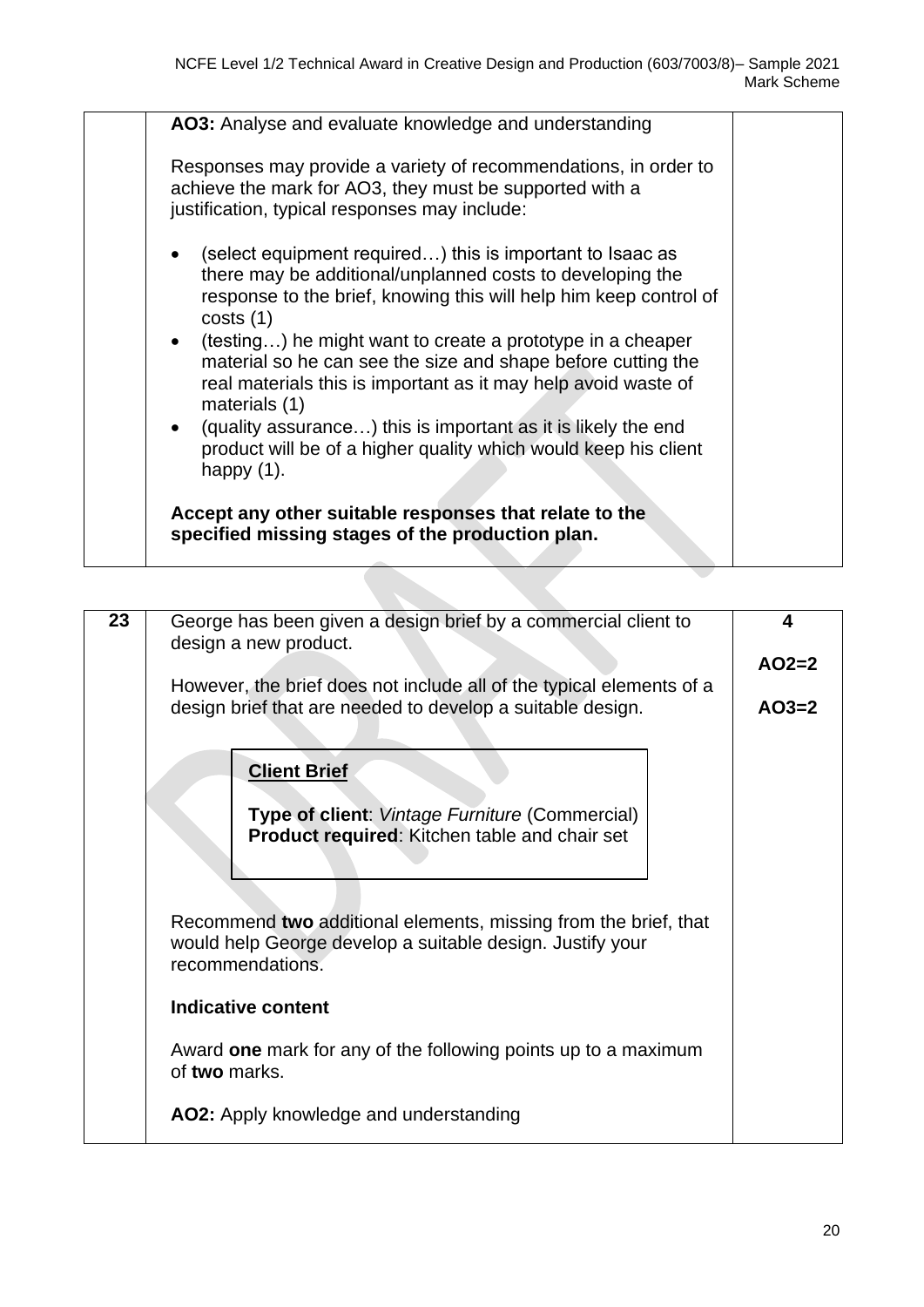Responses may include one or more references to the following missing requirements of a client design brief. Please note, students may refer in a number of different ways to client needs (as shown below), however, they may only be credited once for this element of the response: • product purpose (1) • audience (1) • resources required (1) • constraints (1) • budget (1) timescales (1) • copyright issues (1) client needs: o solve a problem (1) o increase sales (1) o increase online presence (1) o increase product or brand awareness (1) o influence behaviour (1). Award **one** mark for any of the recommendations of elements of a client design brief requirement up to a maximum of **one** mark for each. Up to a maximum of **two** marks in total. **AO3:** Analyse and evaluate knowledge and understanding Responses may provide a variety of recommendations, in order to achieve the mark for AO3, they must be supported with a justification, typical responses may include: • (product purpose) having more information may help George know if the client has any specific aims such as environmental (1), style over function (1) • (audience) having more information on the intended audience may shape the design approach (1) and help George focus his research more appropriately (1) • (budget) having more information on the client's budget is essential for George as it relates to a range of design decisions such as resources (1), materials (1) • (timescale) this is essential for George to know as he may have other project commitments (1) and will need to know when the project is due so that he doesn't suffer a loss of reputation for failing to meet the deadline (1). **Accept any other suitable response.**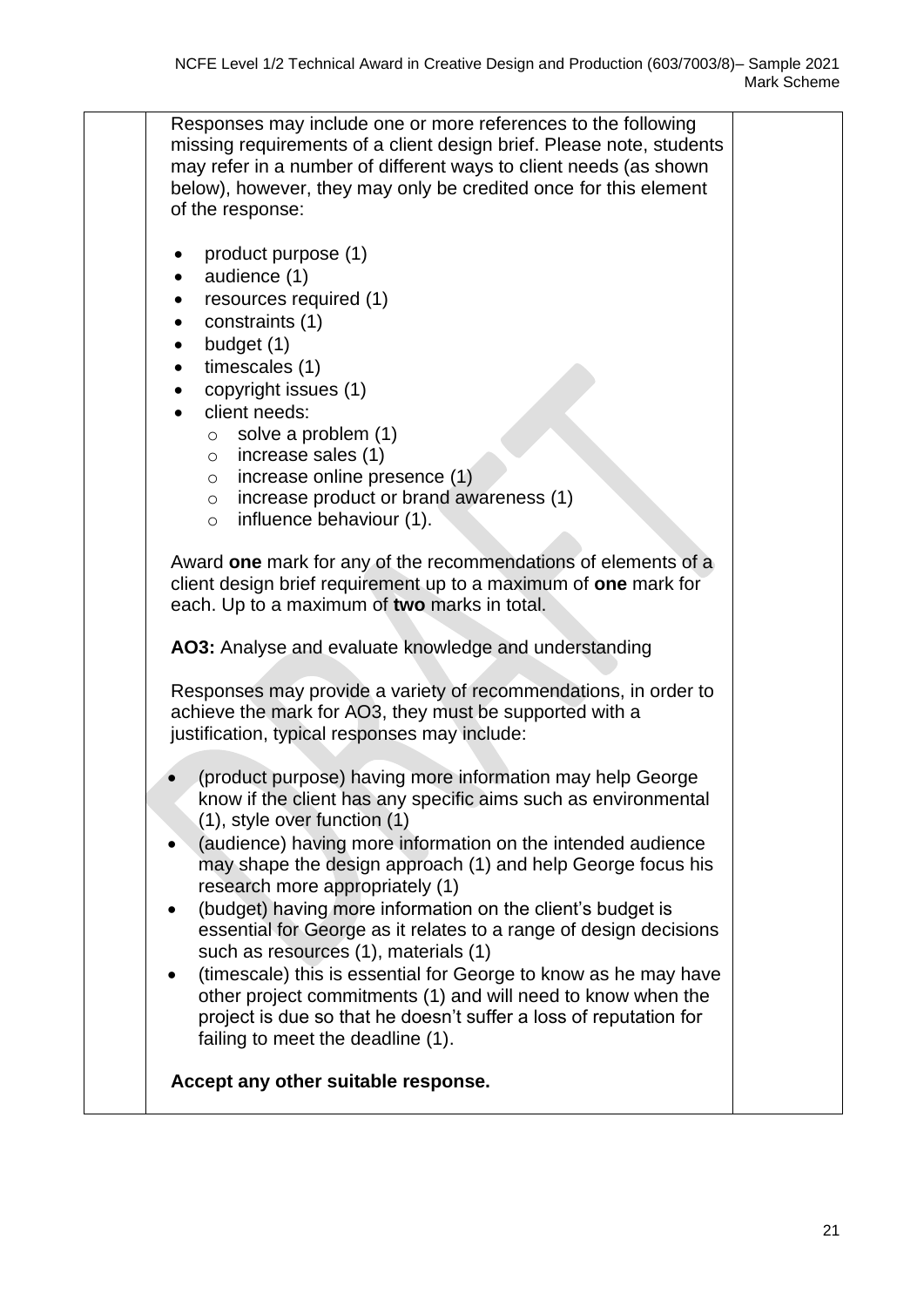### **Section D Total for this section: 18 marks**



22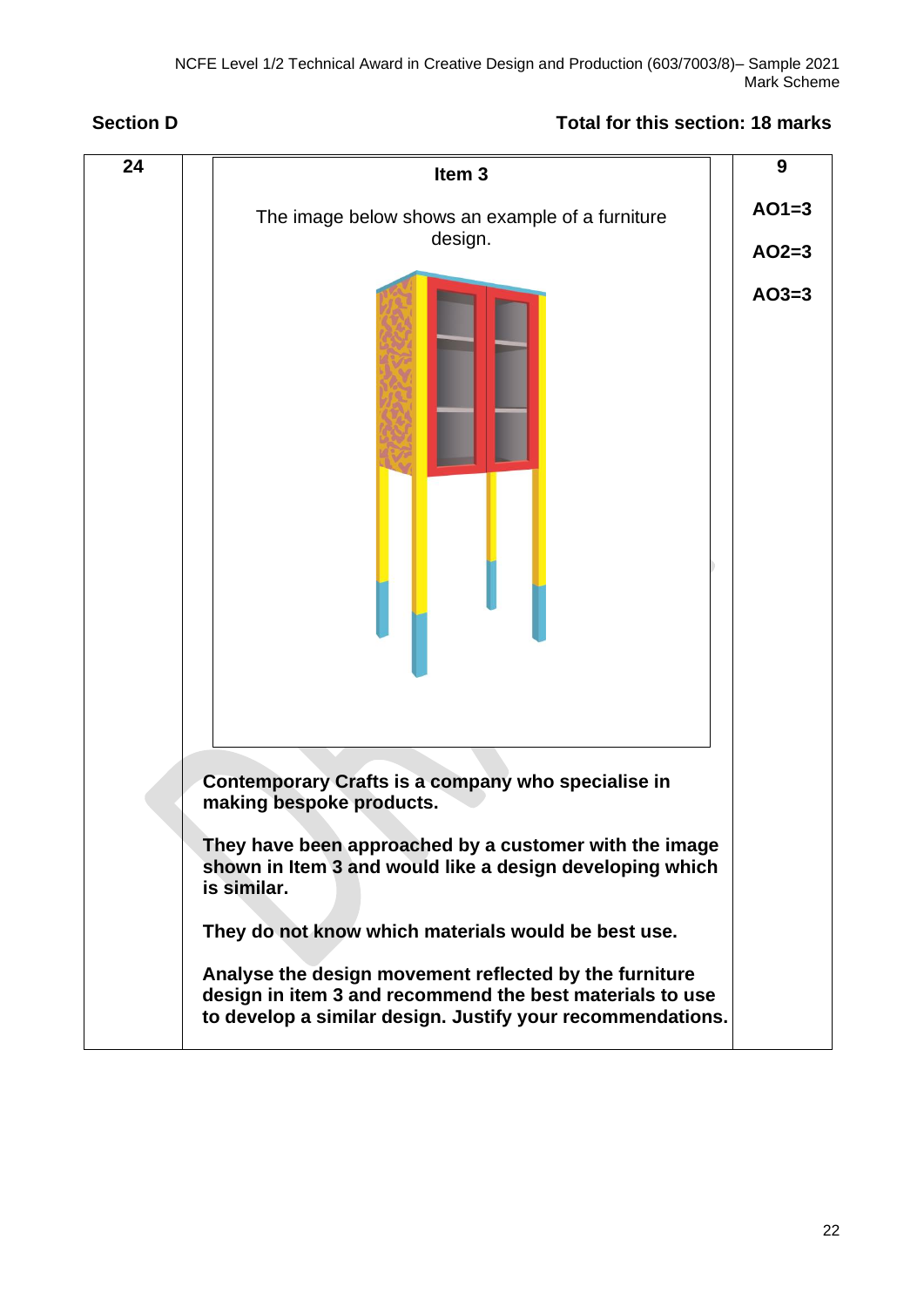| <b>Marks</b> | <b>Description</b>                                                                                                      |  |
|--------------|-------------------------------------------------------------------------------------------------------------------------|--|
| $7 - 9$      | AO3 - Excellent analysis and evaluation of design                                                                       |  |
|              | movement that is comprehensive and highly                                                                               |  |
|              | relevant. Supported with excellent justifications for                                                                   |  |
|              | the suggested design materials that are                                                                                 |  |
|              | comprehensive and highly detailed.                                                                                      |  |
|              | AO2 - Excellent application of knowledge and                                                                            |  |
|              | understanding of design movement and design                                                                             |  |
|              | materials that is comprehensive and highly                                                                              |  |
|              | detailed and highly relevant to the question.                                                                           |  |
|              | AO1 - Excellent recall of knowledge and                                                                                 |  |
|              | understanding of design movement and design                                                                             |  |
|              | materials that is comprehensive. Subject specific                                                                       |  |
|              | terminology is used consistently throughout.                                                                            |  |
| $4 - 6$      | AO3 - Good analysis and evaluation of design                                                                            |  |
|              | movement that is detailed and mostly relevant.                                                                          |  |
|              | Supported with good justifications for the suggested                                                                    |  |
|              | design materials that are detailed.                                                                                     |  |
|              |                                                                                                                         |  |
|              | AO2 - Good application of knowledge and                                                                                 |  |
|              | understanding of design movement and design                                                                             |  |
|              | materials that is detailed and mostly relevant to                                                                       |  |
|              | the question.                                                                                                           |  |
|              | AO1 - Good recall of knowledge and understanding                                                                        |  |
|              | of design movement and design materials that is                                                                         |  |
|              | mostly detailed. Subject specific terminology is                                                                        |  |
|              | used, but not always consistently.                                                                                      |  |
| $1 - 3$      | AO3 - Limited analysis and evaluation of design                                                                         |  |
|              | movement. Supported with limited justifications for                                                                     |  |
|              | the suggested design materials that have minimal                                                                        |  |
|              | detail and are mostly superficial.                                                                                      |  |
|              | AO2 - Limited application of knowledge and                                                                              |  |
|              | understanding of design movement and design                                                                             |  |
|              | materials that has minimal detail and are mostly                                                                        |  |
|              | superficial. With minimal relevance to the                                                                              |  |
|              | question.                                                                                                               |  |
|              | AO1 - Limited recall of knowledge and                                                                                   |  |
|              | understanding of design movement and design                                                                             |  |
|              | materials that has minimal detail. Subject specific                                                                     |  |
|              | terminology is often <b>inappropriate</b> , and a lack of                                                               |  |
|              | understanding is evident                                                                                                |  |
| $\Omega$     | No relevant material                                                                                                    |  |
|              |                                                                                                                         |  |
|              | Examiners are reminded that indicative content reflects<br>content-related points that a learner may make but is not an |  |
|              | exhaustive list, nor is it a model answer. Learners may make                                                            |  |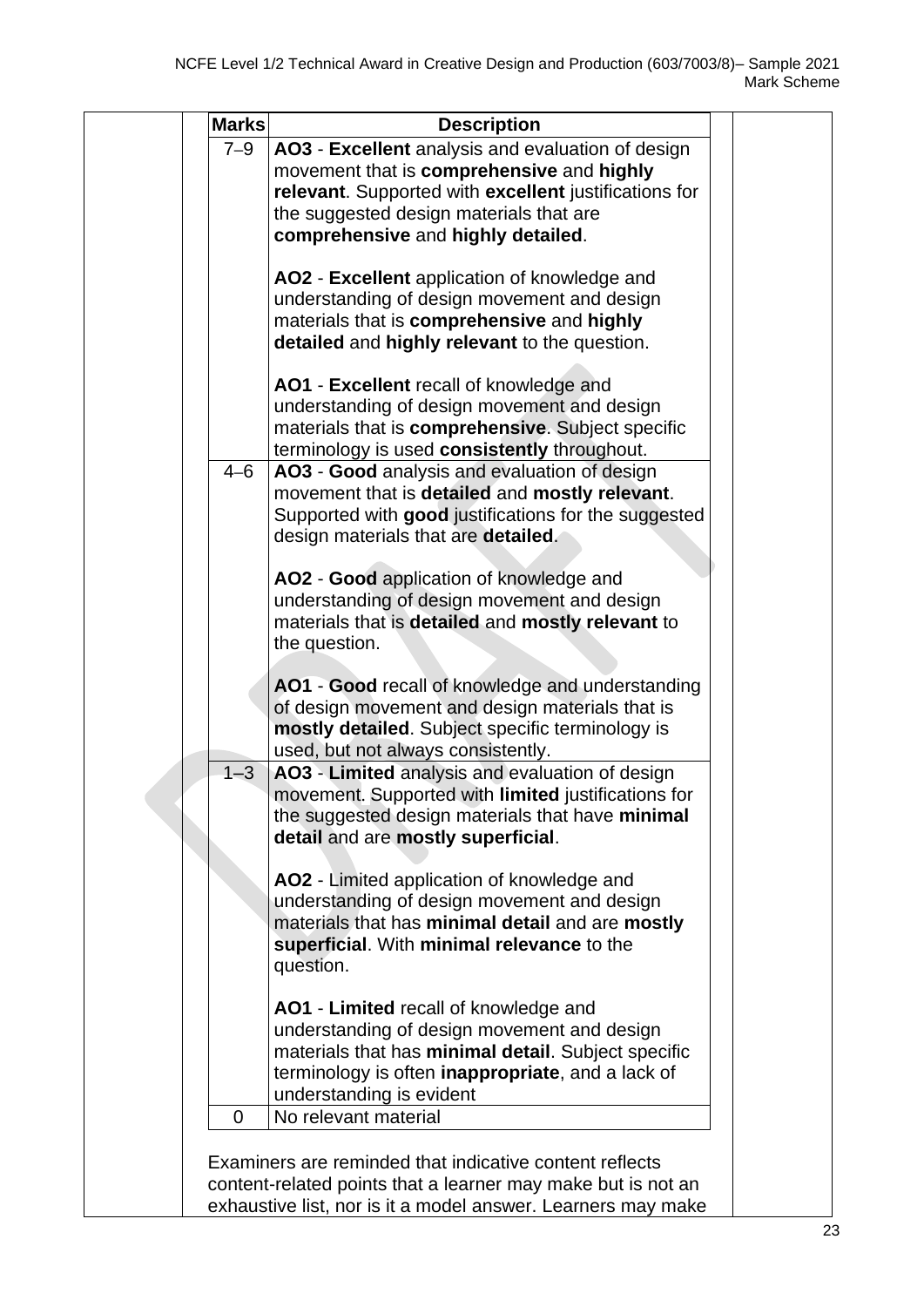| all, some or none of the points included in the indicative<br>content. It is not a requirement that the learner formulate a<br>response specifically against each assessment objective as<br>laid out in the indicative content (IC). A learners demonstration<br>of recall (AO1) and application (AO2) of knowledge and<br>understanding can be implied through the learner's ability to<br>analyse and evaluate the question topic required of AO3.            |  |
|------------------------------------------------------------------------------------------------------------------------------------------------------------------------------------------------------------------------------------------------------------------------------------------------------------------------------------------------------------------------------------------------------------------------------------------------------------------|--|
| Learners must be credited for any other appropriate response.                                                                                                                                                                                                                                                                                                                                                                                                    |  |
| <b>Indicative content</b>                                                                                                                                                                                                                                                                                                                                                                                                                                        |  |
| AO1: Recall knowledge and show understanding                                                                                                                                                                                                                                                                                                                                                                                                                     |  |
| The correct design movement reflected by the furniture is:<br>Memphis (c. 1981–1988):                                                                                                                                                                                                                                                                                                                                                                            |  |
| key social factors:<br>Italian design group described as kitsch, garish and<br>$\circ$<br>retro<br>reaction to the design of the 1970s and dominated the<br>$\circ$<br>1980s<br>key features:<br>bold, colourful, unusual pieces<br>$\circ$<br>block use of colour and white space<br>$\circ$<br>distinctive black lines and repetitive geometric patterns<br>$\circ$<br>key designers:<br><b>Ettore Sottsass</b><br>$\circ$<br>Nathalie du Pasquier.<br>$\circ$ |  |
| Learners may make different decisions on materials; however,<br>the more appropriate materials include:                                                                                                                                                                                                                                                                                                                                                          |  |
| wood<br>plastic<br>shiny surface materials.                                                                                                                                                                                                                                                                                                                                                                                                                      |  |
| AO2: Apply knowledge and understanding                                                                                                                                                                                                                                                                                                                                                                                                                           |  |
| Responses may offer a range of analytical points for how the<br>furniture is reflective of the Memphis design movement:                                                                                                                                                                                                                                                                                                                                          |  |
| the furniture has unusual dimensions and form<br>it has a range of bright, block colours which are<br>complement each other tonally                                                                                                                                                                                                                                                                                                                              |  |
| the surface finish is shiny giving it a bold look.                                                                                                                                                                                                                                                                                                                                                                                                               |  |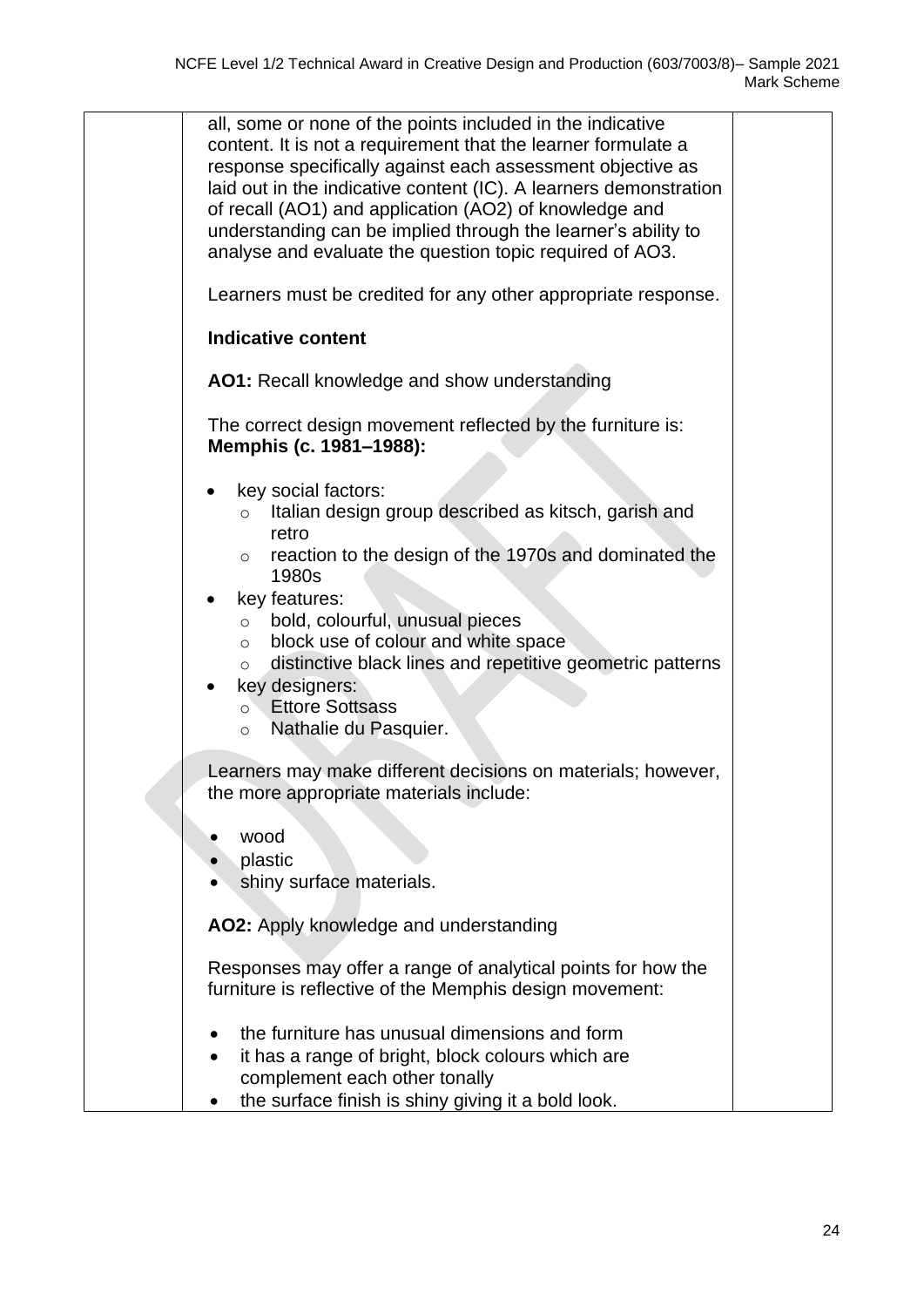| Responses may show how the properties of the selected                 |  |
|-----------------------------------------------------------------------|--|
| materials are appropriate to create the design in a variety of        |  |
| ways. Learner responses may include reference to:                     |  |
|                                                                       |  |
| key principles of design - balance, contrast, repetition<br>$\bullet$ |  |
| function – purpose of the design<br>$\bullet$                         |  |
| aesthetics - finish, colour, form<br>$\bullet$                        |  |
| surface treatments – on plastic such as printing to recreate          |  |
| colourful design                                                      |  |
|                                                                       |  |
| surface treatments – on wood such as varnishing and                   |  |
| lacquering to create a shiny surface and/or enhance                   |  |
| colour.                                                               |  |
|                                                                       |  |
| AO3: Analyse and evaluate knowledge and understanding                 |  |
|                                                                       |  |
| Responses may provide justifications for any material, though         |  |
| the more likely ones would include wood or plastic. When              |  |
| considering placement within the bands consideration should           |  |
| be given to the appropriateness of the material suggested and         |  |
| the strength of the justification:                                    |  |
|                                                                       |  |
| wood and/or or plastic would be effective as they are                 |  |
| strong materials which would allow the design to be used              |  |
| as a piece of furniture, rather than just a decorative piece          |  |
| wood and/or or plastic would be effective as they can be<br>$\bullet$ |  |
|                                                                       |  |
| cut very straight to create the bold lines of Memphis                 |  |
| influences                                                            |  |
| plastic would also be effective as it can be coloured to              |  |
| replicate the Memphis bright colours                                  |  |
| Wood may also be effective as a surface treatment and/or<br>$\bullet$ |  |
| finishing technique could be applied to colour the material.          |  |
|                                                                       |  |
| Accept other appropriate response                                     |  |
|                                                                       |  |

| 9       |
|---------|
| $AO1=3$ |
|         |
| $AO2=3$ |
| $AO3=3$ |
|         |
|         |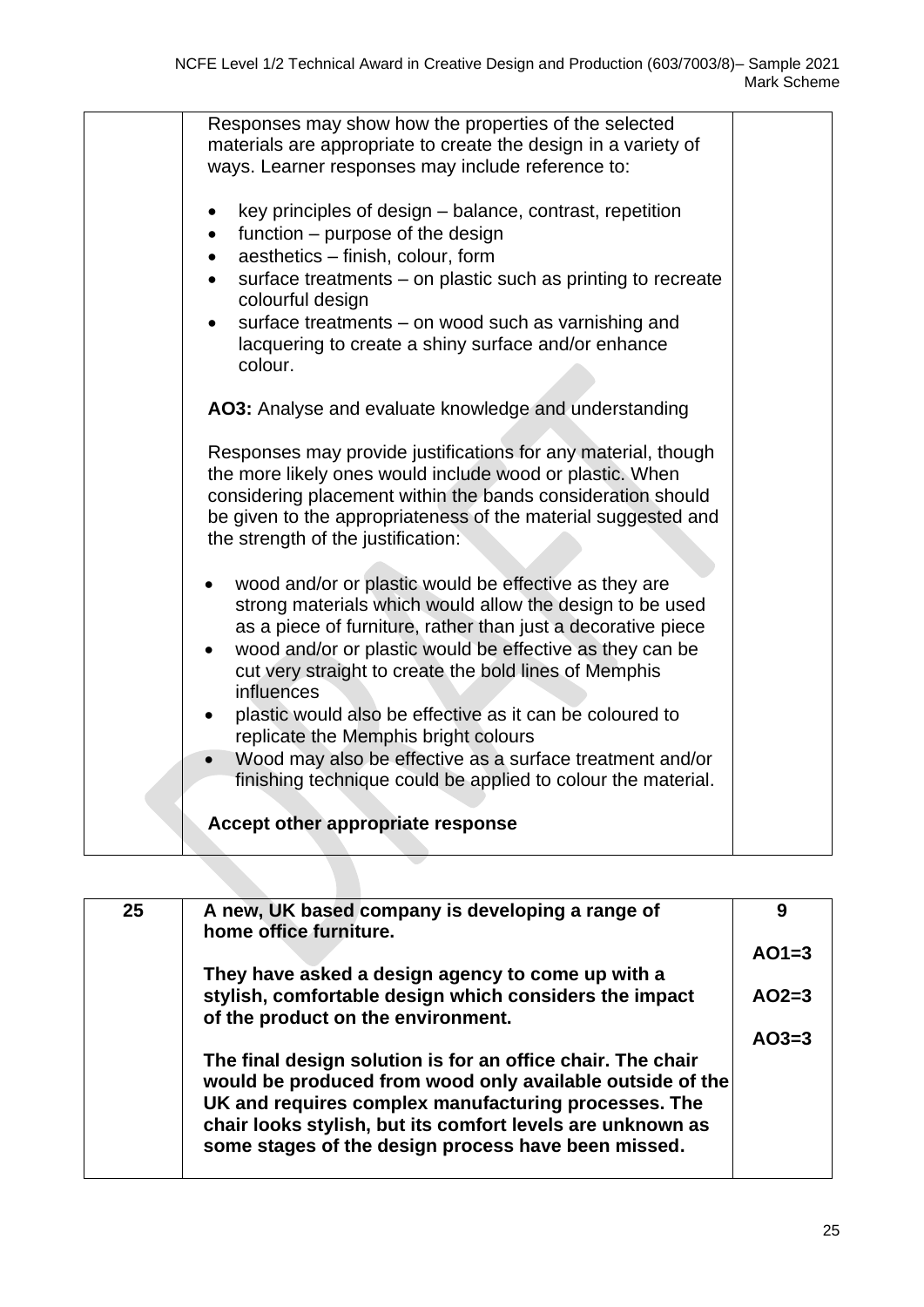|         | <b>Marks Description</b>                                                                                                                                                                                                                                                            |
|---------|-------------------------------------------------------------------------------------------------------------------------------------------------------------------------------------------------------------------------------------------------------------------------------------|
| $7 - 9$ | AO3 - Excellent analysis and evaluation of the<br>design solution (provided in the scenario) that is<br>comprehensive and highly relevant. Supported<br>with excellent justifications for the environmental<br>impact of the product that are comprehensive and<br>highly detailed. |
|         | AO2 - Excellent application of knowledge and<br>understanding of review processes for a final design<br>solution (provided in the scenario) and<br>environmental impact of a product that is<br>comprehensive and highly detailed and highly<br>relevant to the question.           |
|         | AO1 - Excellent recall of knowledge and<br>understanding of design principles and<br>environmental impact of the product that is<br>comprehensive. Subject specific terminology is<br>used consistently throughout.                                                                 |
| $4 - 6$ | AO3 - Good analysis and evaluation of the design<br>solution (provided in the scenario) that is detailed<br>and mostly relevant. Supported with good<br>justifications for the environmental impact of the<br>product that are detailed.                                            |
|         | AO2 - Good application of knowledge and<br>understanding of review processes for a final design<br>solution (provided in the scenario) and environmental<br>impact of a product that is detailed and mostly<br>relevant to the question.                                            |
|         | AO1 - Good recall of knowledge and understanding<br>of design principles and environmental impact of the<br>product that is mostly detailed. Subject specific<br>terminology is used, but not always consistently.                                                                  |
| $1 - 3$ | AO3 - Limited analysis and evaluation of the design<br>solution (provided in the scenario). Supported with<br>limited justifications for the environmental impact of<br>the product that have minimal detail and are mostly<br>superficial.                                         |
|         | AO2 - Limited application of knowledge and<br>understanding of review processes for a final design<br>solution (provided in the scenario) and environmental<br>impact of a product that has minimal detail and is                                                                   |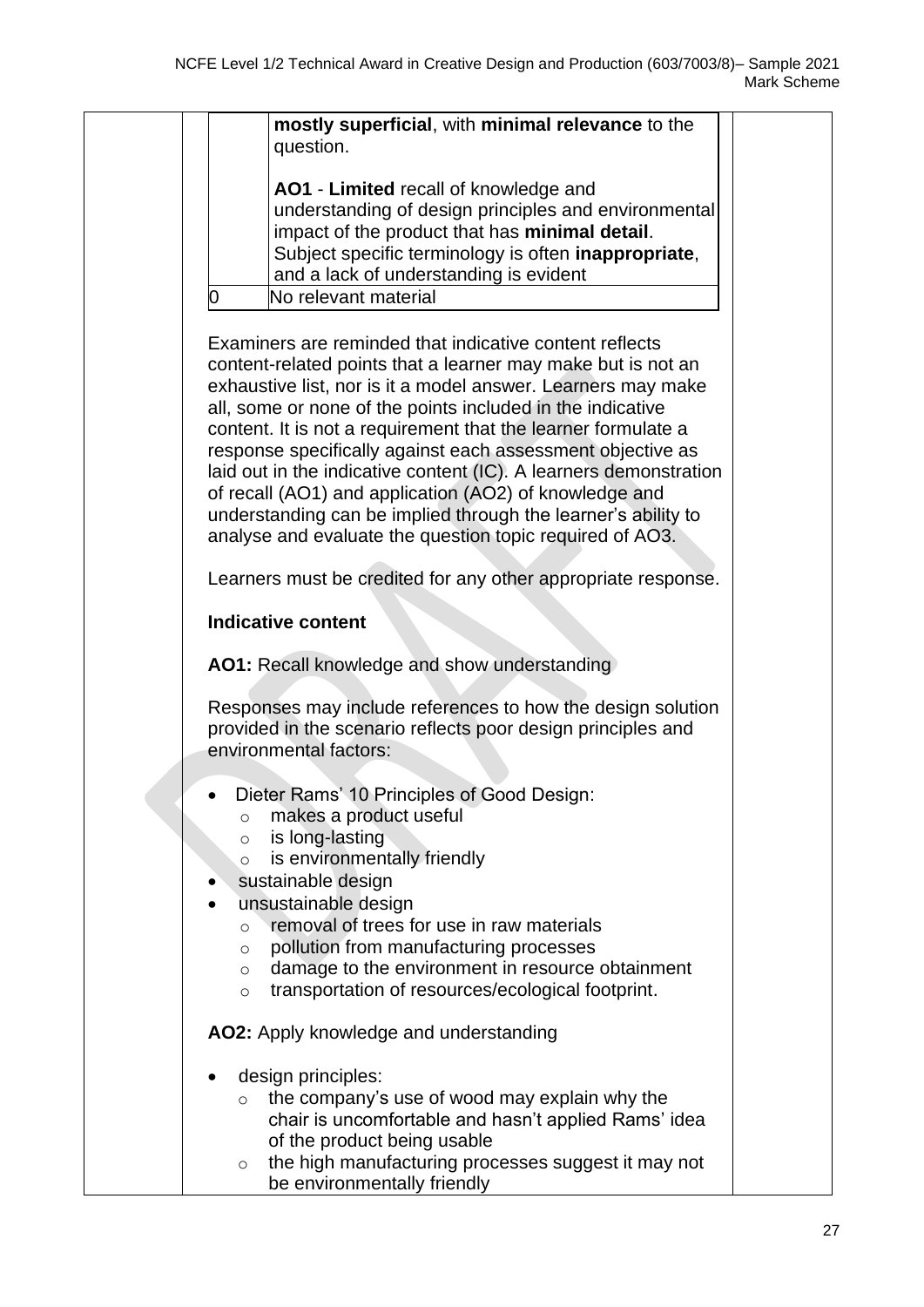| design process:<br>as the chair is large and may be less practical for its<br>$\circ$<br>intended use, it suggests that the design company<br>missed stages of the design process such as testing,<br>redesigning<br>meeting the needs of the brief:<br>functionality of product/usability/performance:<br>$\circ$<br>as the chair is made from wood it may not be the<br>most practical for home office use as wood can be<br>heavy to move<br>redesigning:<br>the chair may need to be redesigned as it hasn't met<br>$\circ$<br>the key aims of the client.                                                                                                                                                                                                                                                                                                                                                                                                                                                                                                |  |
|---------------------------------------------------------------------------------------------------------------------------------------------------------------------------------------------------------------------------------------------------------------------------------------------------------------------------------------------------------------------------------------------------------------------------------------------------------------------------------------------------------------------------------------------------------------------------------------------------------------------------------------------------------------------------------------------------------------------------------------------------------------------------------------------------------------------------------------------------------------------------------------------------------------------------------------------------------------------------------------------------------------------------------------------------------------|--|
| AO3: Analyse and evaluate knowledge and understanding                                                                                                                                                                                                                                                                                                                                                                                                                                                                                                                                                                                                                                                                                                                                                                                                                                                                                                                                                                                                         |  |
| Responses may form any judgement in terms of their<br>evaluation of how well the product met the client's needs, it is<br>the strength of their justifications that should be rewarded.<br>However, typical points may include:<br>the design solution is not effective:<br>the chair requires a large desk/ space and is therefore<br>$\circ$<br>unlikely to be usable for the intended audience -<br>people with a smaller home office, this is less effective<br>as it may mean the company doesn't sell as many<br>units<br>the chair uses wood sourced from outside the UK and<br>$\circ$<br>is therefore likely to have negative impacts on the<br>environment due to the ecological footprint of<br>transportation/removal of trees for raw materials/loss<br>of habitat for wildlife/damage to the environment<br>obtaining resources/pollution of manufacturing<br>the design company hasn't met the needs of the client<br>$\circ$<br>fully as the comfort levels of the chair are unknown,<br>which was a requirement of the client. This suggests |  |
| that they haven't carried out sufficient testing and<br>redesigns (if required)                                                                                                                                                                                                                                                                                                                                                                                                                                                                                                                                                                                                                                                                                                                                                                                                                                                                                                                                                                               |  |
| the design solution is effective:<br>using wood allows for smooth surface finish, though<br>$\circ$<br>sanding which may make it aesthetically pleasing/<br>stylish<br>using wood for an office chair is less common and<br>$\circ$<br>may help make the design stand out.                                                                                                                                                                                                                                                                                                                                                                                                                                                                                                                                                                                                                                                                                                                                                                                    |  |
| Accept other appropriate response                                                                                                                                                                                                                                                                                                                                                                                                                                                                                                                                                                                                                                                                                                                                                                                                                                                                                                                                                                                                                             |  |
|                                                                                                                                                                                                                                                                                                                                                                                                                                                                                                                                                                                                                                                                                                                                                                                                                                                                                                                                                                                                                                                               |  |